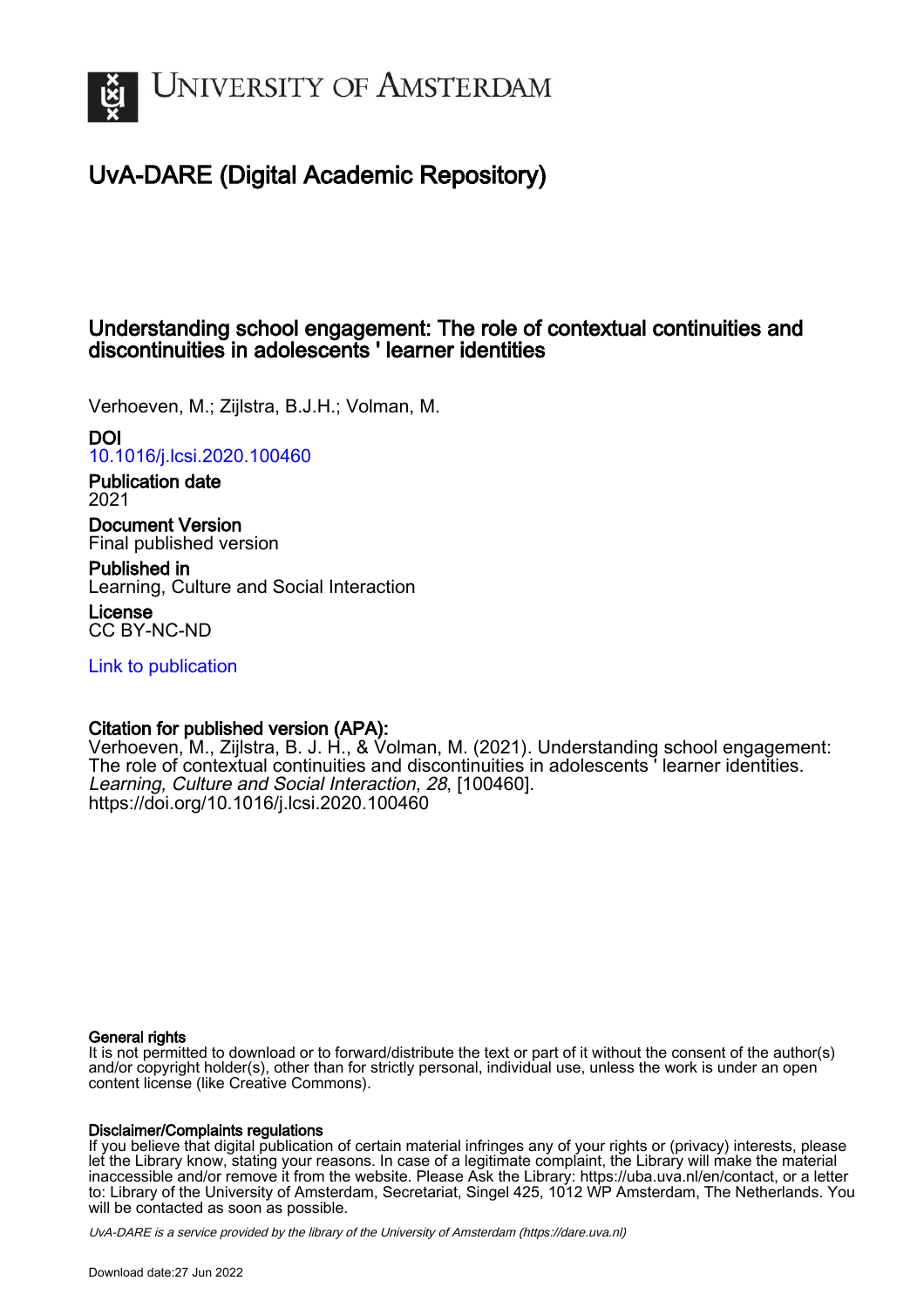Contents lists available at [ScienceDirect](www.sciencedirect.com/science/journal/22106561)



Full length article

# Learning, Culture and Social Interaction

journal homepage: [www.elsevier.com/locate/lcsi](https://www.elsevier.com/locate/lcsi) 



# Understanding school engagement: The role of contextual continuities and discontinuities in adolescents' learner identities

# Monique Verhoeven \* , Bonne J.H. Zijlstra, Monique Volman

*Research Institute of Child Development and Education, University of Amsterdam, PO Box 15780, 1001 NG Amsterdam, the Netherlands* 

### ARTICLE INFO

*Keywords:*  Learner identity Learning notion Contextual continuity Contextual discontinuity School engagement Comparative case study

# ABSTRACT

Adolescents' school engagement is related to continuities and discontinuities in learning notions between various contexts (e.g., school, home, peer groups). Learning notions are the prevalent ideas in a context about appropriate learning goals, contents and means. It has remained unclear how adolescents' learner identities mediate the role that (dis-)continuities play in adolescents' school engagement. To advance insight into adolescents' school engagement, we examined what relations could be found between various contextual (dis-)continuities in learning notions adolescents with diverse levels of school engagement experience and their learner identities. Our comparative case study suggests that especially (dis-)continuities regarding notions of what it entails to be a good learner and the importance of being one between the school context on the one hand, and the contexts of home and peer groups on the other inform students' school-related learner identities. The present study implies that adolescents' school engagement can be fostered by building continuities between school and home in the appreciation of students' efforts and by making them resilient to unconstructive learning notions in home and peer group contexts.

## **1. Introduction**

It has been widely acknowledged that learning and learner identity development are intrinsically related (e.g., Coll & [Falsafi, 2010](#page-16-0); [Holland et al., 1998;](#page-17-0) Silseth & [Arnseth, 2011](#page-17-0)): by engaging in learning experiences, adolescents are found to develop new knowledge and skills *and* to come to understand themselves as learners in relation to the knowledge and skills that they try to master [\(Calabrese](#page-16-0) [Barton et al., 2013](#page-16-0); [Mortimer et al., 2010](#page-17-0)). To illustrate, by participating in a photography class, one may become familiar with certain techniques, but also come to know oneself as a photographer: the experience of participating in such a class, also informed by how one's participation is recognized by others, teaches one things about whether one is gifted as a photographer, what one's strengths and weaknesses as a photographer are, and whether one enjoys engaging in (particular types of) photography. Based on this, a person may to a larger or lesser extent come to identify with photography: it may or may not become of significance to who one is as a learner [\(Black et al., 2010\)](#page-16-0).

Adolescents integrate the more specific learning-related self-understandings they have developed–concerning, for example, photography–into a more abstract sense of themselves as learners (Akkerman & [Van Eijck, 2013;](#page-16-0) Coll & [Falsafi, 2010](#page-16-0)). The rather stable and coherent self-understandings as learners that adolescents thus develop are referred to as their learner identities ([Pollard](#page-17-0)  $&$  Filer, [2007; Rubin, 2007](#page-17-0)). It has been theorized that adolescents develop their learner identities not only over time, but also across contexts,

<https://doi.org/10.1016/j.lcsi.2020.100460>

Received 21 May 2020; Received in revised form 11 September 2020; Accepted 14 September 2020

Available online 28 September 2020

<sup>\*</sup> Corresponding author at: Department of Pedagogical and Educational Sciences – Education, Utrecht University, Heidelberglaan 1, 3584 CS Utrecht, the Netherlands.

*E-mail addresses:* [m.verhoeven1@uu.nl](mailto:m.verhoeven1@uu.nl) (M. Verhoeven), [b.j.h.zijlstra@uva.nl](mailto:b.j.h.zijlstra@uva.nl) (B.J.H. Zijlstra), [m.l.l.volman@uva.nl](mailto:m.l.l.volman@uva.nl) (M. Volman).

<sup>2210-6561/© 2020</sup> The Authors. Published by Elsevier Ltd. This is an open access article under the CC BY-NC-ND license [\(http://creativecommons.org/licenses/by-nc-nd/4.0/\)](http://creativecommons.org/licenses/by-nc-nd/4.0/).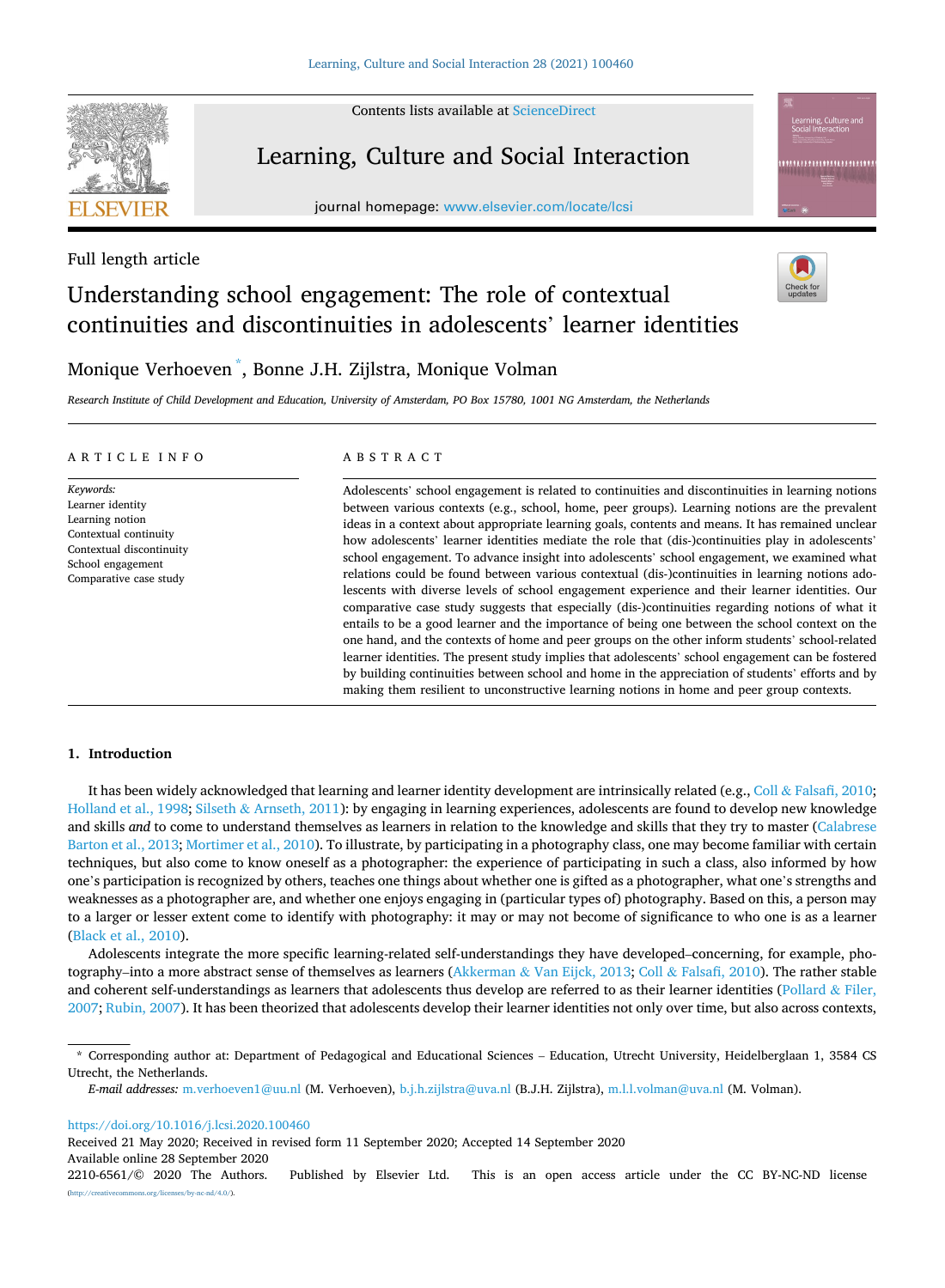such as the contexts of home, school and sports clubs (Coll & [Falsafi, 2010;](#page-16-0) Silseth & [Arnseth, 2011](#page-17-0)). However, limited empirical insights have been provided into the latter process (Fields & [Enyedy, 2013;](#page-16-0) [Mortimer et al., 2010; Vetter et al., 2011](#page-17-0)). It is important to learn more about this process, though, as adolescents' learner identities inform their current and future learning engagements [\(Coll](#page-16-0)  $\&$ [Falsafi, 2010](#page-16-0); [Rubin, 2007](#page-17-0)). Hence, it remains rather unclear what role the set of adolescents' life-wide contexts play in fostering their motivation to either engage in or disengage from school. This issue is further explored in the present paper.

## **2. Theoretical framework**

In this paper, a sociocultural perspective is adopted. From this perspective, what processes of learning and learner identity development adolescents engage in is informed by the affordances and constraints that are prevalent and available in the various contexts they participate in ([Holland et al., 1998](#page-17-0); [Wortham, 2006](#page-17-0)). These context-specific affordances and constraints are considered to be socially and culturally constructed, and historically accumulated, and can take the form of norms, values and tools (e.g., [Roth](#page-17-0)  $\&$ [Lee, 2007](#page-17-0); [Wertsch, 1998\)](#page-17-0). Such norms, values and tools are (re-)produced through interactions of people with other people, and through interactions of people with the material means available to them (Fields & [Enyedy, 2013](#page-16-0); [Polman, 2010\)](#page-17-0). Hence, people are thought to continuously shape and being shaped by the contexts they participate in ([Hedegaard, 2012](#page-17-0); Roth & [Lee, 2007](#page-17-0)).

The set of norms, values and tools that are available in a particular context convey, among other things, the *learning notions* that are prevalent there. What we refer to by learning notions are the widely spread and generally valued ideas in a context about the learning goals (such as getting high grades, or learning as much as possible), learning contents (what type of knowledge and skills are deemed important to learn and why), learning means (with what tools and strategies these types of knowledge and skills should be acquired; also see Coll & [Falsafi, 2010;](#page-16-0) Silseth & [Arnseth, 2011\)](#page-17-0). For example, being a fast learner may be praiseworthy in one context, whereas meticulousness may be prioritized in another. Here, it should be noted that a context's learning notions are not deemed to *belong* to particular persons, but to be distributed among human and nonhuman actors. In principle, moreover, learning notions are negotiable among the participants in a particular context. Yet, due to their relatively stable nature, people, in daily life, tend to experience learning notions as fixed and given, rather than as flexible and negotiable ([Hedegaard, 2012; Holland et al., 1998;](#page-17-0) Roth & [Lee, 2007](#page-17-0)). It is in relation to the learning notions that are prevalent in the contexts adolescents participate in, and the extent to which they can and want to conform to these learning notions, that adolescents develop their learner identities (Coll & [Falsafi, 2010](#page-16-0); [Mortimer et al., 2010](#page-17-0); [Rubin, 2007\)](#page-17-0).

## *2.1. Continuities and discontinuities in learning notions*

It is important to acknowledge that adolescents do not only learn in school, but also in out-of-school contexts (e.g., [Akkerman](#page-16-0)  $\&$  Van [Eijck, 2013](#page-16-0)). Each of these contexts interacts with the other contexts a particular adolescent participates in: It is together that they mediate this adolescent's learning and development, and form his or her social ecology ([Barron, 2006](#page-16-0); [Hedegaard, 2012](#page-17-0)). The different contexts in someone's social ecology are characterized by possibly overlapping yet unique sets of affordances and constraints that each introduce the adolescent to particular ways of thinking, speaking and acting and, therefore, to particular learning notions [\(Bronkhorst](#page-16-0) & [Akkerman, 2016](#page-16-0)). Hence, the learning notions that are prevalent in an adolescent's school context may to a larger or lesser extent overlap with those in his or her various out-of-school contexts giving rise to continuities and/or discontinuities.

Inspired by [Bronkhorst and Akkerman \(2016\)](#page-16-0), we understand *continuities* to occur when adolescents can relate, translate or integrate learning notions of the school context (in)to those of out-of-school contexts and can make connections between them. In such instances, adolescents are allowed to continue and extend their processes of learning and development while moving across school and out-of-school contexts. Continuities in learning notions between school and out-of-school contexts have repeatedly been found to foster adolescents' school engagement (Bronkhorst & [Akkerman, 2016](#page-16-0); [Phelan et al., 1991](#page-17-0); [Valenzuela, 1999](#page-17-0)).

In other instances, adolescents may experience differences across school and out-of-school contexts in learning notions that cannot (easily) be related, translated or integrated (in)to each other. Here, we speak of *discontinuities* and distinguish two types. First, school and out-of-school contexts' learning notions can be *unrelatable* to each other. Learning in school is then experienced to be disconnected from learning in out-of-school contexts. This may for example happen when adolescents are engaged in an extensive arts program in school while being creative does not have a prominent place in the context of home (also see Nasir & [Hand, 2008](#page-17-0); [Phelan et al., 1991](#page-17-0)). The learning notions implied by these practices may coexist independently and unproblematically in an adolescent's social ecology, although research does suggest that opportunities to extend and foster processes of learning and development may be missed out on (e. g., [Verhoeven et al., 2019](#page-17-0)). However, it has also been found that when students struggle to relate their experiences from home to their experiences in school, this may foster school disengagement too as this may cause students to have trouble seeing how the subject matter is of concern to them (Gutiérrez et al., 1999; Moll et al., 1992).

Second, contexts' learning notions may *contradict* each other, for example when one's parents teach one to be quiet and obedient in school, while one's teachers encourage one to express one's own opinions and think critically ([Cone et al., 2014\)](#page-16-0). Such discontinuities are generally found to impede adolescents' school engagement ([Mortimer et al., 2010](#page-17-0); Vianna & [Stetsenko, 2011\)](#page-17-0). Moreover, discontinuities are disproportionately often identified for adolescents with backgrounds that tend to be underrepresented in higher education (Bronkhorst & [Akkerman, 2016;](#page-16-0) [Phelan et al., 1991](#page-17-0)).

In sum, various studies identify a relation between (dis-)continuities in learning notions and adolescents' school engagement. What has often remained underexposed, though, is *how* continuities and discontinuities between school and out-of-school contexts play a role in adolescents' school engagement. A learner identity approach may help to understand this relation, as it connects adolescents' learning experiences to their learning engagements by means of their self-understandings as learners. The present study therefore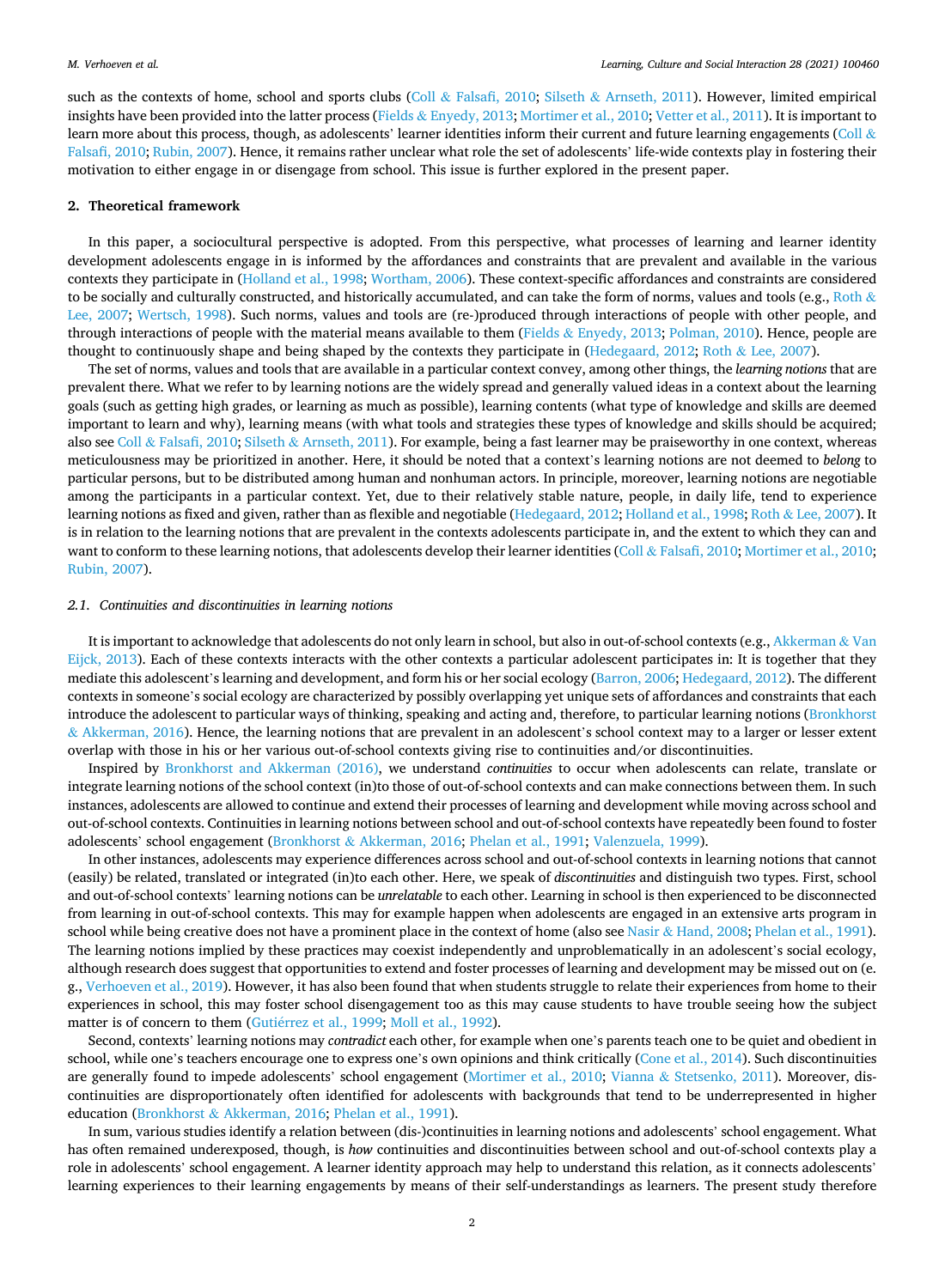explores what patterns can be found in the relations between the learner identities of students who differ in terms of their school engagement, and the types of continuities and discontinuities in learning notions that they experience.

#### *2.2. Learner identity development*

Next to studies on continuities and discontinuities in learning notions, a research field on adolescents' learner identities has emerged more recently. Learner identity research thus far demonstrates that when adolescents experience a discrepancy between their own ideas of how and what they can and want to learn on the one hand, and their school's ideas about learning on the other, this may cause them to disengage from their education (e.g., [Calabrese Barton et al., 2013](#page-16-0); [Olitsky et al., 2010](#page-17-0); [Rubin, 2007](#page-17-0); [Smagorinsky et al.,](#page-17-0) [2005\)](#page-17-0). [Mortimer et al. \(2010\)](#page-17-0) for example demonstrate how adolescents' disengagement from a college-preparation program is partly driven by the fact that they cannot make sense of the program's message that they should engage in voluntary rather than paid work to get access to college. What, in learner identity research, is often unexplored, though, is how such discrepancies emerge. This research field has thus far mainly been concerned with how learning notions are conveyed *in schools*, and only a few studies demonstrate that students develop and maintain their learner identities in relation to the contextual (dis-)continuities between school and out-of-school contexts (Fields & [Enyedy, 2013;](#page-16-0) [Mortimer et al., 2010](#page-17-0); [Vetter et al., 2011](#page-17-0)).

It can be expected that adolescents try to maintain coherent self-understandings as learners while moving across contexts ([Erikson,](#page-16-0) [1968;](#page-16-0) H. Hermans & [Hermans-Konopka, 2010; Marcia, 1993](#page-17-0)). In connecting research on continuities and discontinuities in learning notions on the one hand with learner identity research on the other, it can be theorized, also based on extant research, that adolescents may employ three strategies to warrant this coherence when experiencing discontinuities. First, adolescents may shift in position and perspective when experiencing discontinuities, and their position or perspective from one context may expand and coexist with their positions and perspectives as learners in another context (Bronkhorst & [Akkerman, 2016](#page-16-0); [Phelan et al., 1991;](#page-17-0) [Vetter et al., 2011](#page-17-0)). Additionally, adolescents may try to negotiate discontinuities across contexts to maintain their existing learner identities and engage in the learning practices of both contexts. In doing so, they would try to change the prevalent learning notions in one or more contexts so as to create continuities (Fields & [Enyedy, 2013;](#page-16-0) [H.J. Hermans, 2001\)](#page-17-0). Third, especially when experiencing contradictory learning notions that they cannot make sense of, adolescents may come to identify with one context's learning notions while distancing themselves from another context's learning notions, as has been suggested repeatedly by studies on discontinuities in learning notions (Fordham & [Ogbu, 1986](#page-17-0); [Noyes, 2006; Phelan et al., 1991](#page-17-0); [Valenzuela, 1999;](#page-17-0) Vianna & [Stetsenko, 2011\)](#page-17-0).

#### **3. The present study's contribution**

This study aims to contribute to the research field in various ways. First, it is explored how a learner identity approach can help to better understand the relations between adolescents' experienced continuities and discontinuities in learning notions on the one hand, and their school engagement on the other. In doing so, we simultaneously aim to further expand learner identity research by taking adolescents' participation in various contexts into account.

Second, while it is increasingly acknowledged that continuities and discontinuities in learning notions between school and out-ofschool contexts play a role in adolescents' school engagement, the focus has mainly been on (dis-)continuities between school on the one hand, and the contexts of home and peer groups on the other (Fordham & [Ogbu, 1986](#page-17-0); [Mortimer et al., 2010; Noyes, 2006](#page-17-0); [Phelan](#page-17-0) [et al., 1991](#page-17-0); [Valenzuela, 1999; Vetter et al., 2011\)](#page-17-0). Little is still known about the role that (dis-)continuities between school on the one hand, and three other contexts in which many adolescents participate and learn–namely work, sports clubs and music classes–on the other, play in their school engagement. Therefore, we take continuities and discontinuities that may arise from these contexts into account as well in studying adolescents' school engagement.

Third, rather than focusing on how one or two students (Fields & [Enyedy, 2013](#page-16-0); [Noyes, 2006;](#page-17-0) [Vetter et al., 2011;](#page-17-0) Vianna & Stetsenko, 2010), or rather homogenous groups of students in terms of school engagement (Fordham & [Ogbu, 1986; Mortimer et al.,](#page-17-0) [2010\)](#page-17-0) navigate through different contexts with different learning notions, we focus on fifteen students who differ in their levels of school engagement. This allows for a comparative perspective through which patterns can be explored in the relations between students' learner identities and the types of continuities and discontinuities in learning notions that they experience (e.g., [Merriam,](#page-17-0) [1998\)](#page-17-0). This, in turn, will enable us to gain knowledge about the different types of continuities an discontinuities that may or may not play a role in adolescents' school engagement, and how this relation is possibly mediated by adolescents' learner identities. In this way, we hope to provide schools and teachers with further insights into how adolescents' school engagement can be fostered.

The following two research questions are addressed in the present paper: 'What continuities and discontinuities in learning notions are experienced by adolescents with diverse levels of school engagement?' and 'What relations can be found between the continuities and discontinuities in learning notions these adolescents experience and their learner identities?'. In studying these questions, we mainly explore how adolescents' self-understandings as learners *in school* are informed by (that is, constructed partly in relation to) these continuities and discontinuities.

#### **4. Method**

# *4.1. Research context*

The study was situated in the Netherlands. In Dutch education, students are allocated to separate tracks in either the first or second year of high school (grade seven or eight, respectively), by the age of twelve to thirteen. This allocation is based on teacher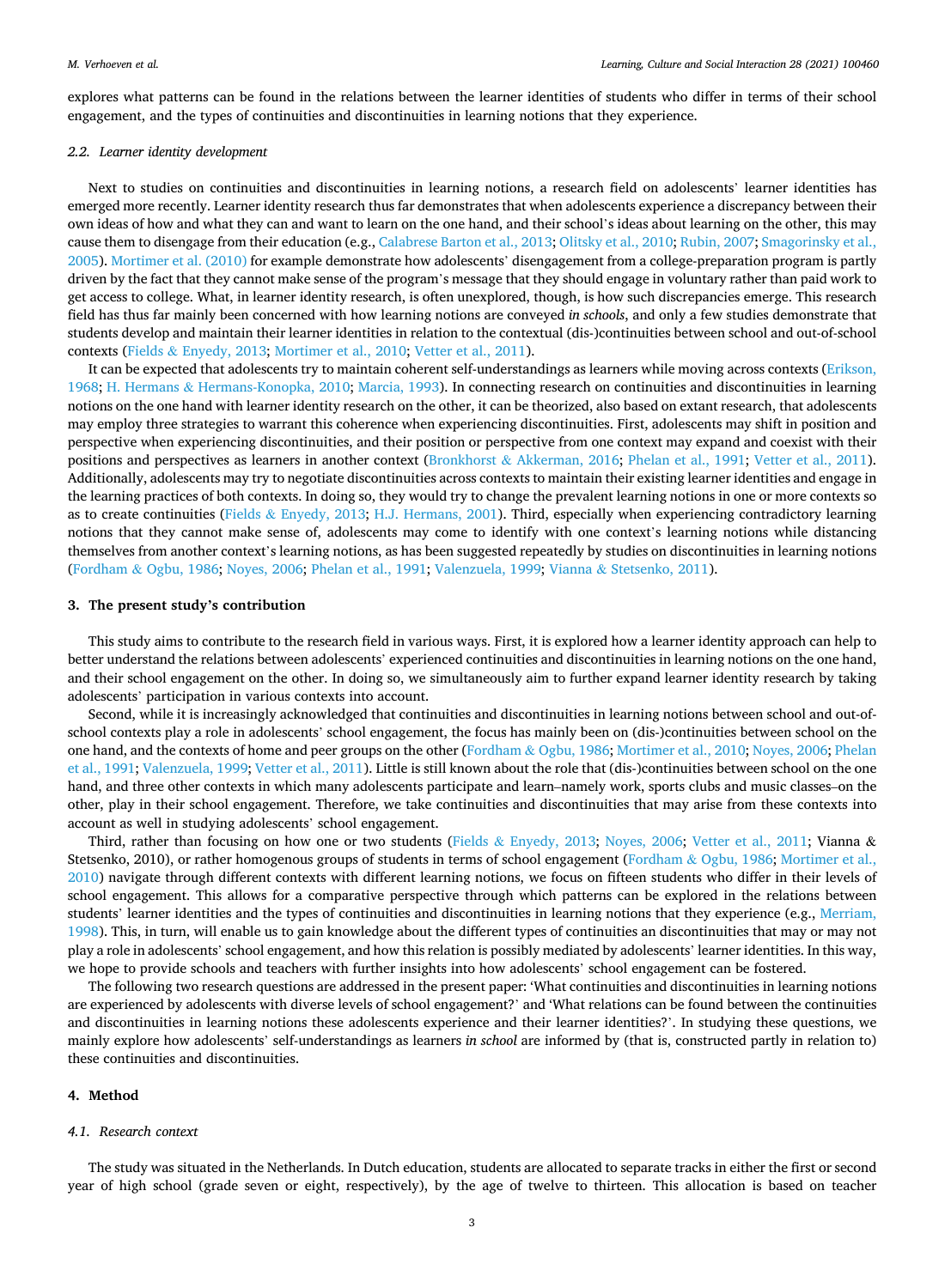#### <span id="page-4-0"></span>**Table 1**

Distinguished levels of demonstrated school engagement and their characteristics.

| Hardly engaged                                                         | Moderately engaged                            | Highly engaged          |
|------------------------------------------------------------------------|-----------------------------------------------|-------------------------|
| Hardly ever                                                            | Quite often:                                  | Almost always           |
| Having done homework                                                   | Having done homework                          | Having done homework    |
| Bringing schoolbooks to class                                          | Bringing schoolbooks to class                 | Bringing schoolbooks to |
|                                                                        |                                               | class                   |
| Following teacher's instructions,                                      | Following teacher's instructions,             | Following teacher's     |
| such as                                                                | such as                                       | instructions,           |
|                                                                        |                                               | such as                 |
| Being quiet                                                            | Being quiet                                   | Being quiet             |
| Doing schoolwork                                                       | Doing schoolwork                              | Doing schoolwork        |
| Taking notes                                                           | Taking notes                                  | Taking notes            |
| Complying with a request to take of coats/remove backpacks from tables |                                               |                         |
| when requested to                                                      |                                               |                         |
| But instead                                                            | Instead, they are sometimes                   |                         |
| Talking to each other about other things than school                   | Talking to each other about other things than |                         |
|                                                                        | school                                        |                         |
| Throwing stuff around the classroom                                    | Daydreaming                                   |                         |
| Listening to music                                                     | Secretly writing notes to each other          |                         |
| Overtly being on phones                                                | Covertly being on phones                      |                         |

recommendations, students' standardized test scores at the end of primary school, and/or on the students' test results and work attitude during the first or first two years of high school. Whereas three sub-tracks of a four year long prevocational track (also known as the "preparatory secondary vocational education track", ranging from more hands-on to more theoretically oriented education) prepare students for subsequent vocational programs, the five year long intermediate track (also known as the "senior general secondary education track") provides students with access to higher professional education. Additionally, there are two six year long preuniversity tracks, of which one (the Gymnasium) includes Latin and ancient Greek. Completing one of the six-year tracks is the most common way to enroll in university. Exit qualifications for each of these tracks are formally established on a national level.

#### *4.2. Research design*

This study concerns a comparative case study that is explorative in nature. Adolescents who differed from each other in their school engagement and the educational track they were in were recruited to participate in the study. In this way, variety in the continuities and discontinuities that the participating students experienced was aimed for, so as to allow for a comparative perspective. Such a perspective is helpful in the development of knowledge and enhances validity of the research findings (e.g., [Merriam, 1998\)](#page-17-0). The design for the present study consisted of two stages. First, classroom observation data and informal teacher interviews with the students' mentors were collected to establish the students' behavioral engagement based on their observed and teacher-reported focus and work attitude in class. This procedure enabled us to recruit students with diverse levels of school engagement for our research, which is further elaborated upon in Section 4.3. In the second stage of the research design, the students were interviewed. The student interviews served as the primary data for our study and allowed us to answer the research questions. We opted for student interviews as a primary data source because we consider people to develop and maintain their learner identities in relation to *their* experiences of continuities and discontinuities in learning notions (Coll & [Falsafi, 2010\)](#page-16-0). Furthermore, the student interviews provided us with access to students' *self*-understandings as learners, which is in line with our understanding that people tell others and themselves who they are as learners through narratives and that these narratives inform the way they participate in different learning practices ([Holland et al.,](#page-17-0) [1998;](#page-17-0) Sfard & [Prusak, 2005](#page-17-0).

### *4.3. Respondent selection, data and procedure*

After our project was granted permission from our Institutional Ethics Review Board, respondents were recruited from six classes of three Dutch schools (two classes per school) that we already had access to. Two of these schools (referred to as School A and B) were located in the same average-sized city in the Netherlands with approximately 500.000 residents, and one school (referred to as School C) in a smaller city with approximately 170.000 residents. Whereas the first two schools' student populations reflected the ethnic and socioeconomic diversity in the Netherlands reasonably well, native Dutch students from middle- to upper-class families were overrepresented in the other school's student population.

In the Netherlands, students in the prevocational track are generally perceived, by themselves and others, as 'less successful' in school ([Van den Bulk, 2011\)](#page-17-0). [Van den Bulk \(2011\)](#page-17-0) demonstrated that such collective ideas are often integrated in adolescents' status positioning and prospects of both themselves and others. From this it follows that the track students are in may inform their learner identity and hence their school engagement. To take this factor into consideration we recruited, per school, one class on the most theoretically-oriented pre-vocational level (often the only prevocational level offered by schools also providing pre-university education) and one class on the pre-university level. Classes from the ninth grade were recruited, consisting of students of fourteen to fifteen years old.

To select students for the study, we made a theoretical distinction between three levels of behavioral engagement, based on extant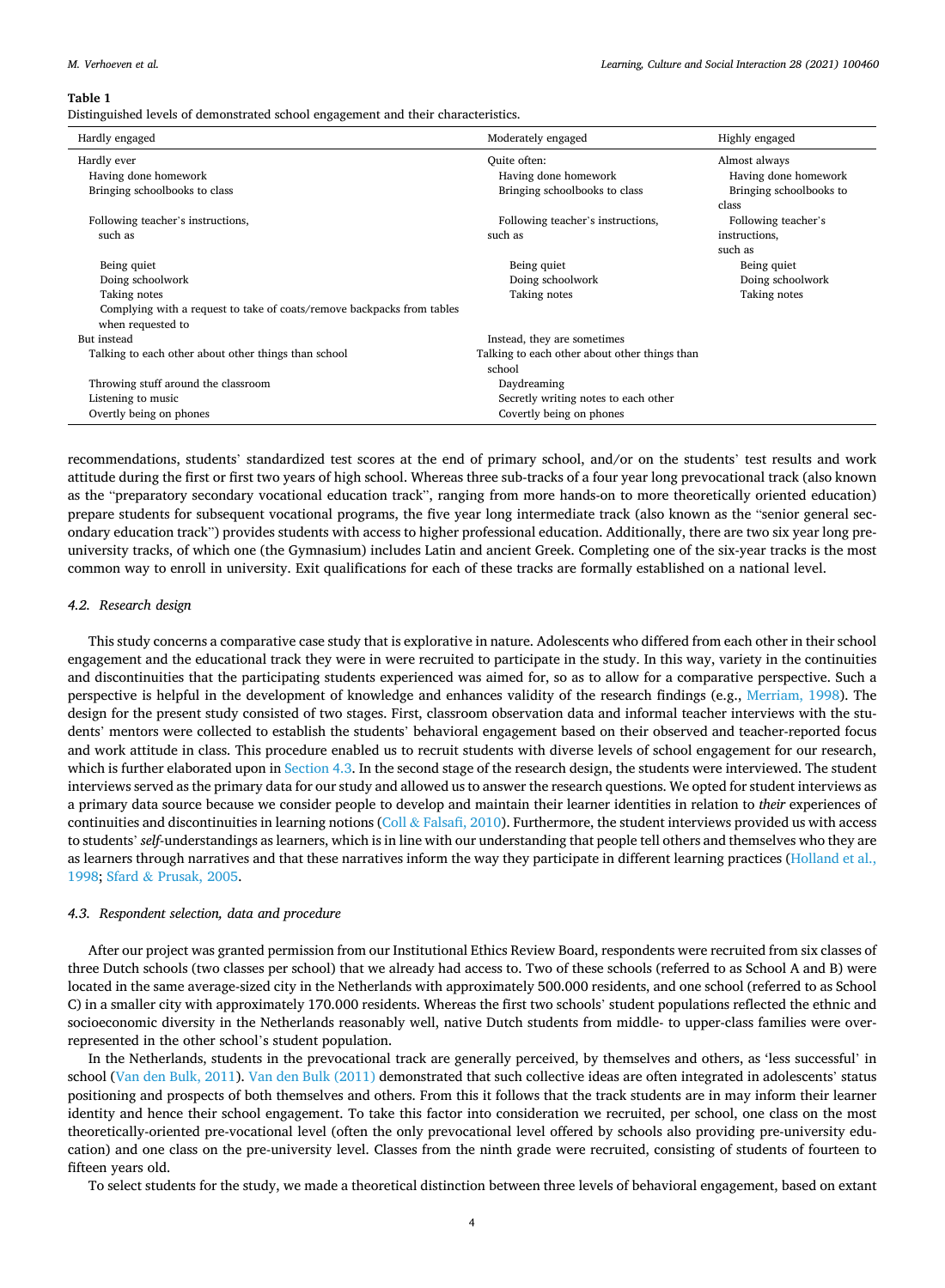<span id="page-5-0"></span>research on school engagement (Finn & [Rock, 1997\)](#page-17-0): highly, moderately and hardly engaged. In [Table 1,](#page-4-0) an overview of these engagement levels and the behavior that is generally considered to characterize each of these engagement levels can be found in [Table 1.](#page-4-0) During classroom observations (in different domains and during at least three classes per classroom in the first six weeks of the schoolyear), it was reported how often the various students in the selected classrooms demonstrated the kinds of behavior that are listed in [Table 1.](#page-4-0) Additionally, we assessed their preparation for school at home by how often they, according to their mentors, did their homework. Based on these combined sources of information, the students were allocated to 1) the 'hardly engaged' group when they not necessarily never, but almost never, had done their homework, brought their schoolbooks, and followed their teachers' instructions while relatively often engaging in overt disturbing behavior; 2) the 'moderately engaged' when they approximately equally often had and had not done their homework, brought their schoolbooks, and followed their teachers' instructions. Dependent on the class they were in, these students tended to engage in covert non-compliant behavior; 3) the 'highly engaged' group when they not necessarily always, but almost always had done their homework, brought their schoolbooks, and followed their teachers' instructions, generally without showing any kind of disturbing or non-compliant behavior. This allocation was performed by the first author in collaboration with the students' mentors (no discrepancies in judgment occurred) and, based on the classroom observation data, was critically monitored by the second and third author.

It was found that about ten to 20% of the students per class could be identified as highly engaged students. The majority of the students in each class demonstrated to be moderately engaged. Another ten to 20% of the students was considered to demonstrate hardly engaged behavior. Whereas many students whom we identified as highly engaged were glad to participate in our research, most moderately engaged and especially hardly engaged students declined our request to participate in our research project. Consequently, ten highly engaged, four moderately engaged and one hardly engaged student could be interviewed. An overview of the interviewed students, and of the schools and educational tracks they were in, their ethnic and socioeconomic backgrounds as reported by them in the interviews (provided that they were comfortable with sharing this information) and of the out-of-school contexts they participated in can be found in Table 2.

To study adolescents' learner identities and the continuities and discontinuities in learning notions they experienced between school on the one hand, and various out-of-school contexts on the other, semi-structured in-depth interviews were performed. Such interviews allow space for adolescents' authentic narratives and experiences, while warranting the discussion of key themes in each interview ([Rapley, 2007](#page-17-0)). The recruited respondents were interviewed in two sessions over the course of the schoolyear 2016–2017. The first session concerned the respondents' educational trajectory thus far, their experiences thereof, their current experiences of

#### **Table 2**

Information on the interviewed students.

| Students     | School      | School track  | Level of<br>behavioral | Ethnic<br>background <sup>a</sup> | Socioeconomic<br>background <sup>b</sup> | Sports          | Music       | Work        |  |
|--------------|-------------|---------------|------------------------|-----------------------------------|------------------------------------------|-----------------|-------------|-------------|--|
|              |             |               | engagement             |                                   |                                          |                 |             |             |  |
| Richie       | Traditional | Prevocational | Moderately             | Native Dutch                      | Medium                                   | Soccer          | None        | Runner      |  |
|              |             |               | engaged                |                                   |                                          |                 |             |             |  |
| Amanda       | Traditional | Prevocational | Moderately             | Native Dutch                      | High                                     | Soccer          | None        | Supermarket |  |
|              |             |               | engaged                |                                   |                                          |                 |             |             |  |
| Tammy        | Traditional | Pre-          | Highly engaged         | Native Dutch                      | Unreported                               | Volleyball      | None        | Babysitter  |  |
|              |             | university    |                        |                                   |                                          |                 |             |             |  |
| Fay          | Traditional | Pre-          | Highly engaged         | Native Dutch                      | High                                     | Hockey/horse-   | None        | Babysitter  |  |
|              |             | university    |                        |                                   |                                          | backriding/krav |             |             |  |
|              |             |               |                        |                                   |                                          | maga            |             |             |  |
| Jade         | Traditional | Pre-          | Highly engaged         | Native Dutch                      | Low                                      | Table tennis    | None        | None        |  |
|              |             | university    |                        |                                   |                                          |                 |             |             |  |
| Kay          | Montessori  | Prevocational | Less engaged           | Native Dutch                      | Medium                                   | None            | None        | None        |  |
| Miriam       | Montessori  | Prevocational | Highly engaged         | Egyptian                          | High                                     | Korfball        | None        | None        |  |
| Ludwig       | Montessori  | Pre-          | Moderately             | Native Dutch                      | High                                     | None            | None        | None        |  |
|              |             | university    | engaged                |                                   |                                          |                 |             |             |  |
| Andrew       | Waldorf     | Prevocational | Highly engaged         | Native Dutch                      | High                                     | None            | Percussion  | <b>None</b> |  |
| Ayden        | Waldorf     | Prevocational | Highly engaged         | Azerbaijani                       | High                                     | Judo            | Guitar      | None        |  |
| <b>Nessa</b> | Waldorf     | Prevocational | Highly engaged         | Native Dutch                      | Medium                                   | None            | Piano       | None        |  |
| Caleb        | Waldorf     | Pre-          | Moderately             | Native Dutch                      | High                                     | Volleyball      | None        | None        |  |
|              |             | university    | engaged                |                                   |                                          |                 |             |             |  |
| Rebecca      | Waldorf     | Pre-          | Highly engaged         | German/                           | High                                     | Judo            | <b>Bass</b> | None        |  |
|              |             | university    |                        | Native Dutch                      |                                          |                 | guitar      |             |  |
| Lilly        | Waldorf     | Pre-          | Highly engaged         | Native Dutch                      | Low                                      | None            | Piano       | None        |  |
|              |             | university    |                        |                                   |                                          |                 |             |             |  |
| Ethan        | Waldorf     | Pre-          | Highly engaged         | Native Dutch                      | Low                                      | Krav maga       | Drums       | None        |  |
|              |             | university    |                        |                                   |                                          |                 |             |             |  |

 $^a$  Students' ethnic background was assessed by the country or countries their parents were born in.<br>  $^b$  Students' socioeconomic background was assessed by means of the highest attained education level of either parent parents' highest education level was high school or lower were considered to have a low socioeconomic background; students of whom the parents' highest education level was a vocational degree were considered to have a medium socioeconomic background; students of whom the parents' highest education level was a higher professional education or university degree were considered to have a high socioeconomic background. In case students were doubting what the highest attained education level of their parents was, the two levels they were in doubt of were reported in the table.

5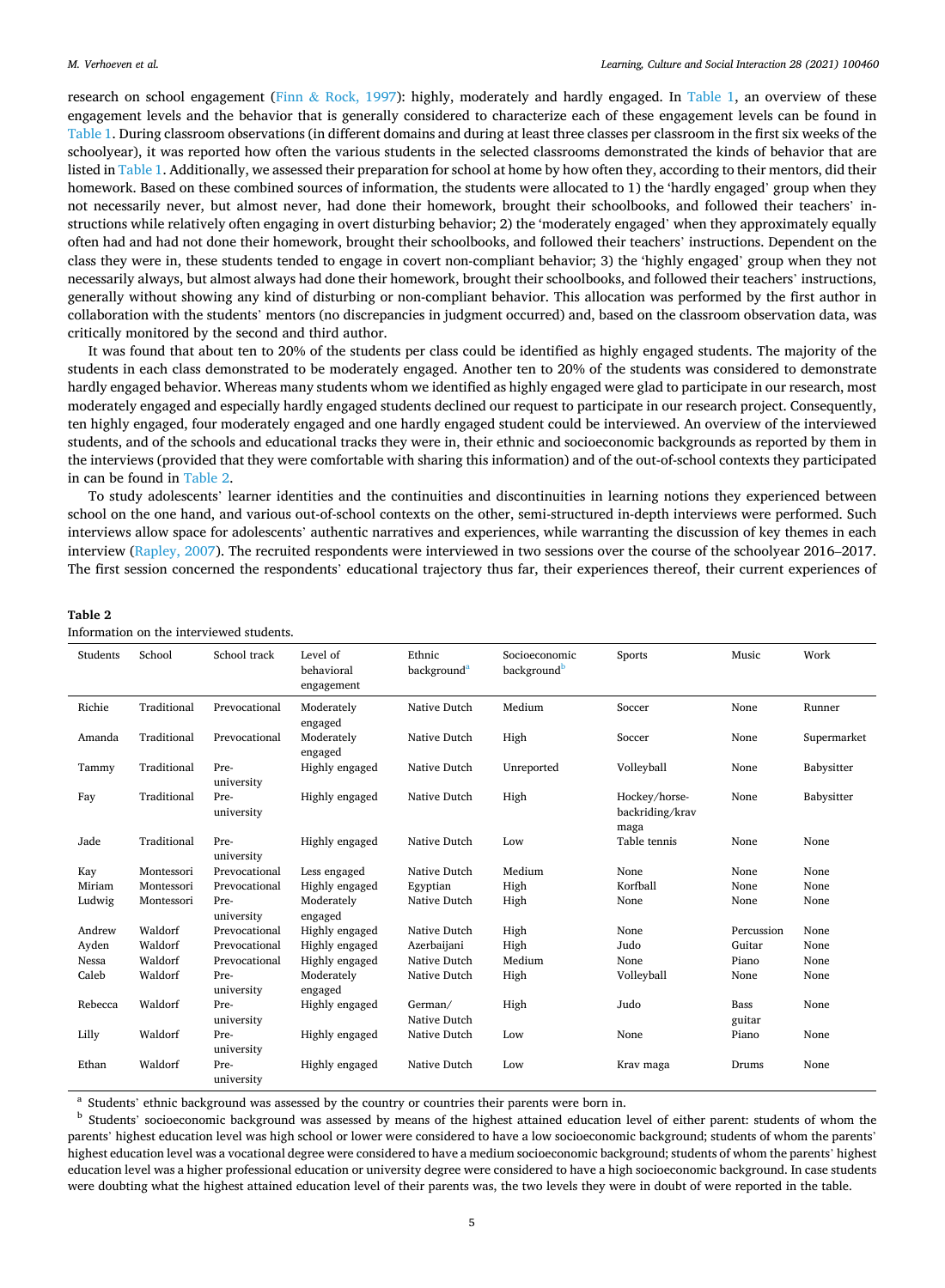<span id="page-6-0"></span>going to school, and their self-understandings as a learner within the context of school. The full topic list is presented in Appendix A (Online Supplement). The second session addressed the respondents' perceived learning notions in the various contexts they moved across. Also, the respondents were asked to compare the out-of-school learning notions they experienced to the learning notions in school. While discussing these issues, the respondents' self-understandings as a learner within the context of school were also touched upon again. The topic list for the second interview session can also be found in Appendix A (Online Supplement).

Depending on the respondents' preferences, the interviews were held in an empty classroom or in a lunch café nearby the respondents' schools. All interviews were performed in Dutch. After we received the respondents' permission, the interviews were audiotaped. On average, the interviews in the first round lasted forty minutes. The interviews in the second round approximately lasted fifty minutes. The audiotapes were transcribed verbatim, and pseudonyms were assigned to the respondents to protect their privacy.

#### *4.4. Analysis*

We systematically coded and classified fragments of the interview transcripts for theory-driven themes by means of content analysis, (see, e.g., Hsieh & [Shannon, 2005;](#page-17-0) [Weber, 1990](#page-17-0)). To start, the first author coded the interview transcripts for *adolescents' perceived learning notions in school/in sport clubs/in music classes/at work/at home/in peer groups*. Representative fragments of each of these codes can be found in Table 3.

Next, the data was coded for *continuities and discontinuities in learning notions* between school and each of the other contexts they participated in. Continuities and discontinuities in learning notions were coded for when the learning notions that were discussed by the student in talking about one context were, respectively, explicitly similar to or different from those discussed in talking about another context. The other authors critically observed this coding process.

To answer our first research question, 'what continuities and discontinuities in learning notions are experienced by adolescents with diverse levels of demonstrated school engagement?', various tables were created. In [Table 4](#page-7-0) we included student-specific information on how many continuities and discontinuities in learning notions we identified between school on the one hand and each of the out-of-school contexts they participated in on the other. In [Tables 5 through 8](#page-8-0), we included information on the nature of the experienced continuities and discontinuities in learning notions between school and out-of-school contexts. Examples concern a continuity between home and school with respect to the notion that a good learner in school is characterized by putting an effort into his or her education, or a discontinuity between work and school when it comes to the skills that are taught and valued in these contexts.

As a first step to answer our second research question, 'what relations can be found between the continuities and discontinuities in learning notions that adolescents with diverse levels of demonstrated school engagement experience and their learner identities?', the first author coded interview fragments for 'learner identities' when they reflected how respondents recognized themselves as learners (see Table 3). Again, the other authors critically observed the coding process. Subsequently, learner identity portraits were created for each of the research participants. Next, we examined the relations between the encountered contextual continuities and discontinuities in learning notions and the respondents' learner identities, while taking into account their demonstrated level of school engagement.

## **5. Results**

#### *5.1. Experienced continuities and discontinuities*

We first made a general overview of experienced continuities and discontinuities we identified for each of the students between the school context on the one hand and each of the out-of-school contexts they participated in on the other. This overview can be found in [Table 4](#page-7-0). This table shows that no experienced continuities and only one discontinuity could be identified for Kay, the hardly engaged

**Table 3** 

Exemplary fragments per code.

| еленирны у падписны рет соце.    |                                                                                                                                                |
|----------------------------------|------------------------------------------------------------------------------------------------------------------------------------------------|
| Code                             | Exemplary fragment                                                                                                                             |
| Perceived learning notion in/at: |                                                                                                                                                |
| School                           | "[A teacher] recently said 'school is very important, but there are other important things next to school too, of course" (Tammy, interview    |
|                                  | #1)                                                                                                                                            |
| Sports clubs                     | "[At the soccer club] it is about having fun, and if you lose, ah well, it is really about having fun and being part of a team" (Amanda,       |
|                                  | interview $#2$ )                                                                                                                               |
| Music class                      | "In piano class, a good learner is someone who is just doing his best" (Lilly, interview #2)                                                   |
| Work                             | "[In the supermarket] it is about speed, about working fast and tidy" (Richie, interview $#2$ )                                                |
| Home                             | "My mom finds school very important, but she also thinks it is important that I get some work experience" (Amanda, interview #2)               |
| Peer groups                      | "We [my friends and I] thought 'fuck the system', we are not going to do anything in class, throwing stuff around, literal chaos, like you see |
|                                  | in cartoons" (Kay, interview $#1$ )                                                                                                            |
| Perceived continuity             | Interviewer: when do your parents entail someone to be a good learner? Jade: Same as my teachers in school. When someone really makes          |
|                                  | an effort and gets high grades (interview $#2$ )                                                                                               |
| Perceived                        | "At school, you just get a list of something you have to learn by heart, whereas at volleyball you have to repeat exercises over and over and  |
| discontinuity                    | over again to improve your game" (Caleb, interview #2)                                                                                         |
| Learner identity                 | "I like [learning things in school]. I think learning  well  the more you learn, the more experiences you have had and, yes, I really kind     |
|                                  | of dig learning" (Miriam, interview $#1$ )                                                                                                     |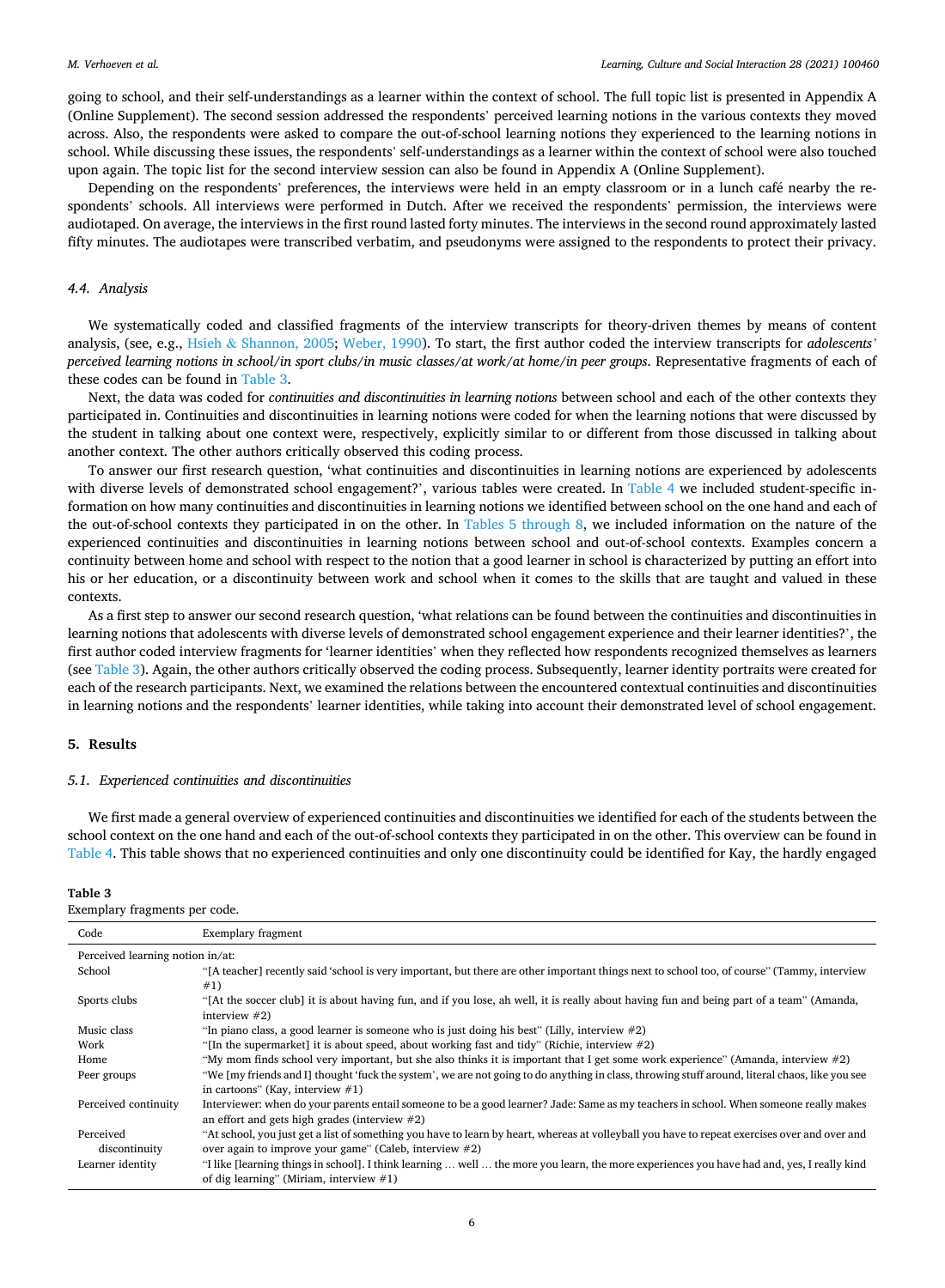#### <span id="page-7-0"></span>*M. Verhoeven et al.*

#### **Table 4**

Amount of identified continuities and discontinuities between the school context and out-of-school contexts.

| Students           | Continuities     |                   |                     |                  | Discontinuities  |                   |                     |                         |  |  |  |  |  |  |
|--------------------|------------------|-------------------|---------------------|------------------|------------------|-------------------|---------------------|-------------------------|--|--|--|--|--|--|
|                    | School &<br>Home | School &<br>Peers | School &<br>Leisure | School &<br>Work | School &<br>Home | School &<br>Peers | School &<br>Leisure | School &<br>Work        |  |  |  |  |  |  |
| Hardly engaged     |                  |                   |                     |                  |                  |                   |                     |                         |  |  |  |  |  |  |
| Kay                | $\bf{0}$         | $\bf{0}$          |                     |                  | $\bf{0}$         | 1                 |                     |                         |  |  |  |  |  |  |
| Moderately engaged |                  |                   |                     |                  |                  |                   |                     |                         |  |  |  |  |  |  |
| Ludwig             | $\mathbf{1}$     |                   |                     |                  |                  |                   |                     |                         |  |  |  |  |  |  |
| Richie             | $\mathbf{0}$     | $\overline{2}$    | $\overline{2}$      | $\Omega$         | 2                | $\overline{2}$    | $\Omega$            | $\overline{\mathbf{2}}$ |  |  |  |  |  |  |
| Caleb              | $\overline{2}$   |                   | 0                   |                  |                  |                   | 2                   |                         |  |  |  |  |  |  |
| Amanda             | $\mathbf{1}$     |                   | 2                   |                  |                  |                   | 3                   | $\bf{0}$                |  |  |  |  |  |  |
| Highly engaged     |                  |                   |                     |                  |                  |                   |                     |                         |  |  |  |  |  |  |
| Miriam             | 2                | $\overline{2}$    | $\Omega$            |                  | $\Omega$         | 0                 |                     |                         |  |  |  |  |  |  |
| Jade               | $\overline{2}$   | $\overline{2}$    |                     |                  |                  |                   |                     |                         |  |  |  |  |  |  |
| Tammy              | $\mathbf{1}$     |                   |                     | $\mathbf{0}$     |                  |                   |                     |                         |  |  |  |  |  |  |
| Andrew             | $\overline{2}$   |                   |                     |                  |                  |                   |                     |                         |  |  |  |  |  |  |
| Ethan              |                  |                   |                     |                  |                  |                   |                     |                         |  |  |  |  |  |  |
| Rebecca            | $\overline{2}$   | 2                 |                     |                  |                  |                   |                     |                         |  |  |  |  |  |  |
| Fay                | $\overline{2}$   |                   |                     | $\Omega$         |                  |                   |                     | $\mathbf{1}$            |  |  |  |  |  |  |
| Ayden              |                  |                   |                     |                  |                  |                   |                     |                         |  |  |  |  |  |  |
| Nessa              |                  |                   |                     |                  |                  |                   |                     |                         |  |  |  |  |  |  |
| Lilly              |                  |                   |                     |                  |                  | 0                 |                     |                         |  |  |  |  |  |  |

student. Among the students whom we identified as moderately engaged, discontinuities in learning notions between the contexts of school and home, and especially between the contexts of school and peer groups were relatively common. In contrast, most of the highly engaged students in our sample did not experience discontinuities between these contexts. Furthermore, the moderately and highly engaged students experienced at least one contextual continuity in learning notions between school on the one hand and the contexts of home and/or peer groups on the other. Additionally, Table 4 shows that for three of the four students who had an after-school job (also see [Table 2\)](#page-5-0) we exclusively found experienced discontinuities in learning notions between the contexts of school and work.

Below, we explore and zoom in on the nature of the experienced continuities and discontinuities in learning notions between school and out-of-school contexts. Yet, as we were looking for patterns, only continuities and discontinuities are discussed that were identified for various students, or that appeared to be characteristic for students with similar demonstrated engagement levels. An overview of all the continuities and discontinuities that were identified can be found in [Tables 5 through 8](#page-8-0).

#### *5.1.1. School and home*

For Kay, a hardly engaged student, no experienced continuities or discontinuities between learning notions at home and in school could be identified (also see [Table 5](#page-8-0)). Even when Kay was explicitly asked about his perception of the learning notions in the contexts of home and school, he stated that he did not know how his parents or teachers thought about various learning-related themes. For example, when Kay was asked what he thought his parents understood a good learner to be, he replied, "I have no clue what their image of a good student is" (interview #2). It should be noted that, as Kay was rather talkative during the interview, we have no reason to believe he merely responded this way to be able to leave the interview as soon as possible. We also contend that Kay is able to identify and reflect upon learning notions, as he did extensively discuss the learning notions in his peer group. Perhaps Kay's school disengagement caused him to be truly unaware of the learning notions at school and the (school-related) learning notions at home. Another option is that he was so disengaged that he strongly disliked to talk about his parents' and teachers' ideas about school-related learning norms and values.

For three other students, experienced unrelatable discontinuities were found between the contexts of school and home when it comes to what it entails to be a good learner in school (learning goals). Amanda, whom we identified as a moderately engaged student, thought that both her teachers and parents were concerned with the grades she obtained in school. Yet, she felt that her parents, unlike her teachers, were proud of her as a learner just for working hard for school. In contrast, Richie, a moderately engaged student as well, perceived his teachers but not his parents to be proud of students who put in an effort for school, irrespective of their performance. Ludwig, another moderately engaged student, in turn, thought that even though his parents and most of his teachers considered it important to be a good learner who works hard for and performs well in school, some of his teachers were merely concerned with whether the students eventually got promoted to the next grade, irrespective of their school attitude and achievements.

For most other students, among whom one was identified as a moderately engaged student and the rest as highly engaged students, a consistent pattern of experienced continuity was found between the contexts of school and home when it comes to the notion of what characterizes a good learner in school: these students perceived both their parents and their teachers to think that investing time and energy in school was a characteristic of a good learner. Three of these students (Miriam, Jade and Caleb) had the idea that their teachers *as well as* their parents thought that obtaining high grades were characteristics of a good learner in school too. Only some students whom we identified as highly engaged (Andrew, Ayden, Nessa and Lilly) thought that neither their teachers nor parents considered school achievements a characteristic of a good learner. These students thought that their teachers and parents were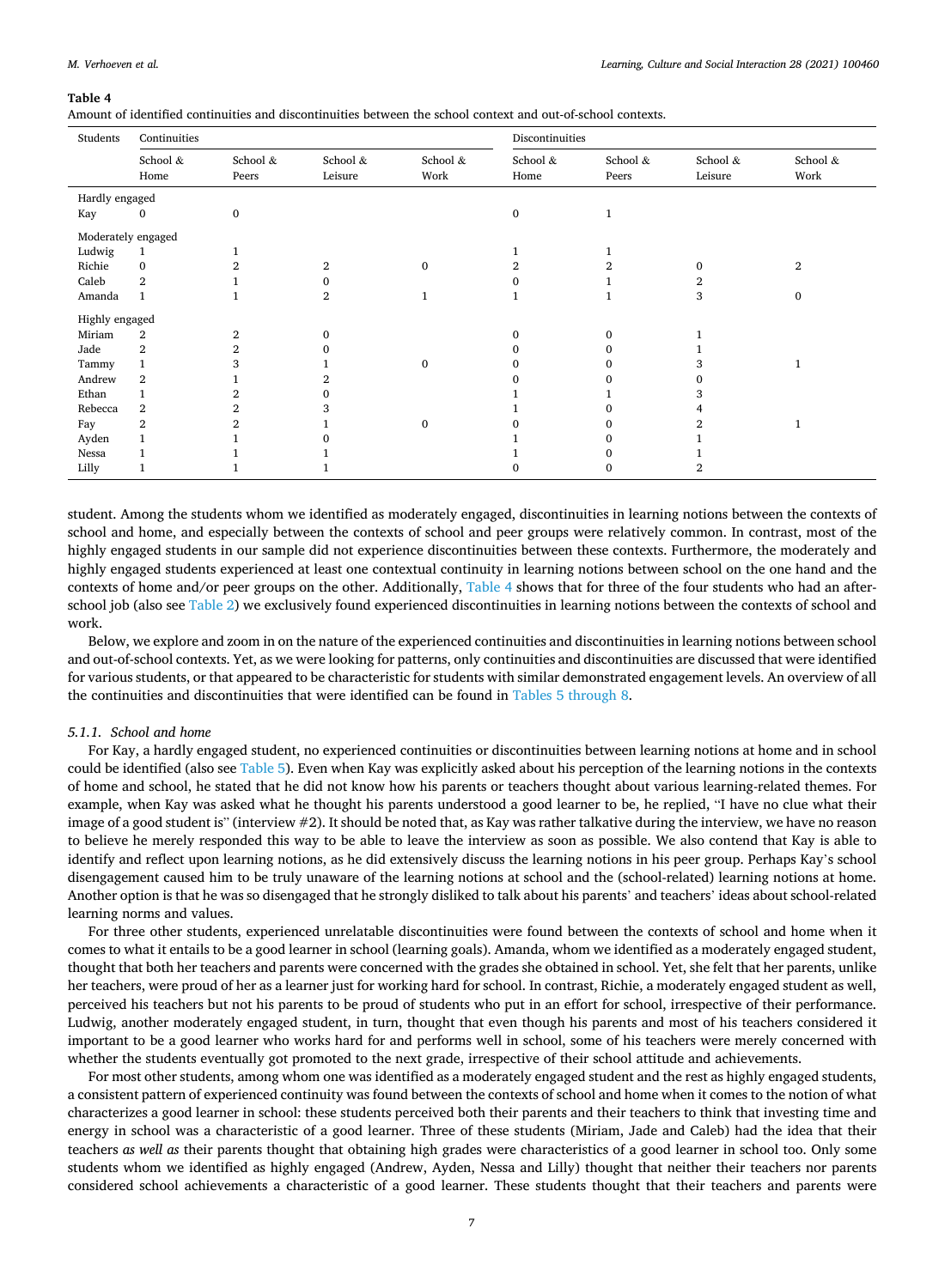# <span id="page-8-0"></span>**Table 5**  Continuities and discontinuities in learning notions between the contexts of school and home.

 $\infty$ 

| Learning notions                                                                                                                                                                                                  | Hardly<br>engaged |             | Moderately engaged |             |             | Highly engaged |             |             |             |             |             |             |             |             |              |  |
|-------------------------------------------------------------------------------------------------------------------------------------------------------------------------------------------------------------------|-------------------|-------------|--------------------|-------------|-------------|----------------|-------------|-------------|-------------|-------------|-------------|-------------|-------------|-------------|--------------|--|
|                                                                                                                                                                                                                   | Kay               | Ludwig      | Richie             | Caleb       | Amanda      | Miriam         | Jade        | Tammy       | Andrew      | Ethan       | Rebecca     | Fay         | Ayden       | Nessa       | Lilly        |  |
| Continuities<br>• A good learner in school is characterized by putting<br>an effort into their education                                                                                                          |                   |             |                    |             |             |                |             |             | $\mathbf x$ | $\mathbf x$ | $\mathbf x$ |             | $\mathbf x$ | X           | $\mathbf{x}$ |  |
| • A good learner in school is characterized by both<br>putting an effort into their education and obtaining<br>high grades                                                                                        |                   | $\mathbf x$ |                    | $\mathbf x$ |             | $\mathbf x$    | $\mathbf x$ |             |             |             |             | $\mathbf x$ |             |             |              |  |
| • It is important to behave politely in class<br>• A good learner in school is characterized by<br>obtaining high grades                                                                                          |                   |             |                    | $\mathbf x$ | X           | $\mathbf x$    |             | $\mathbf x$ |             |             |             | $\mathbf x$ |             |             |              |  |
| • Artistic development is important                                                                                                                                                                               |                   |             |                    |             |             |                |             |             | $\mathbf x$ |             |             |             |             |             |              |  |
| Discontinuities<br>• School only: a good learner in school is<br>characterized by obtaining high grades<br>• Home only: a good learner in school is<br>characterized by putting an effort into their<br>education |                   |             |                    |             | $\mathbf x$ |                |             |             |             | x           | $\mathbf x$ |             |             |             |              |  |
| • Home only: a good learner in school is<br>characterized by obtaining high grades                                                                                                                                |                   |             | $\mathbf x$        |             |             |                |             |             |             |             |             |             |             |             |              |  |
| • School only: making an effort is more important<br>than obtaining high grades                                                                                                                                   |                   |             | $\mathbf x$        |             |             |                |             |             |             |             |             |             |             |             |              |  |
| • Some teachers: it is not important for students to<br>behave like a good learner, as long as they get<br>promoted                                                                                               |                   | $\mathbf x$ |                    |             |             |                |             |             |             |             |             |             |             |             |              |  |
| • Home only: learning things does not have to be fun<br>• Home only: school is responsible for the<br>flourishment of students with learning disorders too                                                        |                   |             |                    |             |             |                |             |             |             |             |             |             | $\mathbf x$ | $\mathbf x$ |              |  |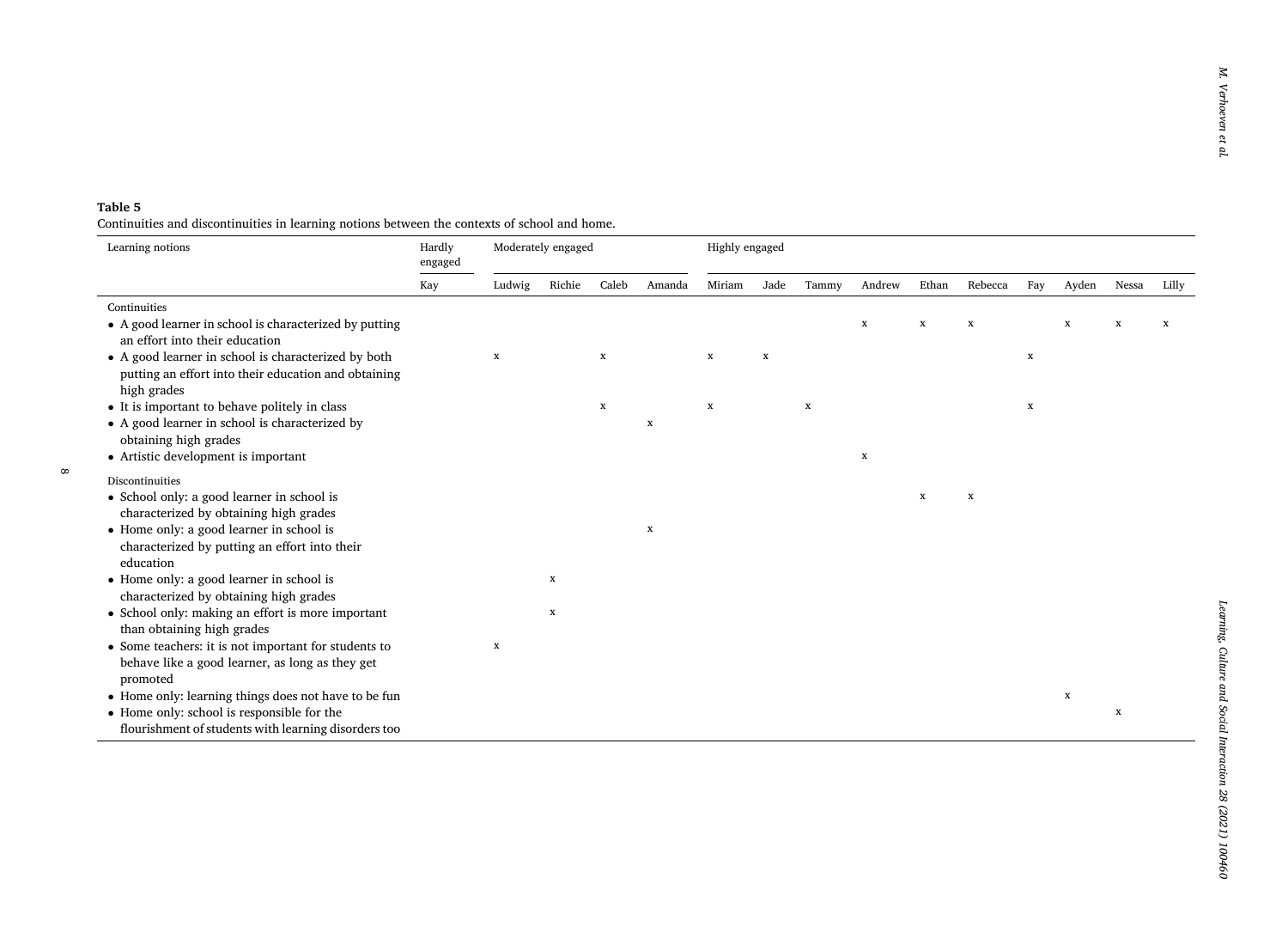# <span id="page-9-0"></span>**Table 6**  Continuities and discontinuities in learning notions between the contexts of school and peer groups.

 $\circ$ 

| Learning notions                                                                                                                                                                                | Hardly<br>engaged |             | Moderately engaged             |       |             | Higly engaged |                            |                  |        |             |         |     |             |       |       |  |
|-------------------------------------------------------------------------------------------------------------------------------------------------------------------------------------------------|-------------------|-------------|--------------------------------|-------|-------------|---------------|----------------------------|------------------|--------|-------------|---------|-----|-------------|-------|-------|--|
|                                                                                                                                                                                                 | Kay               | Ludwig      | Richie                         | Caleb | Amanda      | Miriam        | Jade                       | Tammy            | Andrew | Ethan       | Rebecca | Fay | Ayden       | Nessa | Lilly |  |
| Continuities<br>• Most friends and classmates: a good learner in<br>school is characterized by both putting an effort into<br>their education and obtaining high grades                         |                   |             |                                |       |             | $\mathbf x$   |                            |                  | x      |             | x       |     |             |       |       |  |
| • Befriended classmates: a good learner in school is<br>characterized by both putting an effort into their<br>education and obtaining high grades                                               |                   |             | x                              | x     | $\mathbf x$ | X             | $\mathbf x$<br>$\mathbf x$ | $\mathbf x$<br>x |        | $\mathbf x$ | x       | x   | $\mathbf x$ | X     |       |  |
| • Most friends and classmates: learning can be fun<br>• School/a degree is important                                                                                                            |                   | $\mathbf x$ | x                              |       |             |               |                            | $\mathbf x$      |        | $\mathbf x$ |         | X   |             |       |       |  |
| Discontinuities<br>• Most classmates: it is not important to put an effort<br>into school and to obtain high grades<br>• Befriended classmates: it is not important to put an                   | x                 | X           | X<br>$\mathbf{x}^{\mathbf{d}}$ | x     | x           |               |                            |                  |        |             |         |     |             |       |       |  |
| effort into school and to obtain high grades<br>• Friends from out-of-school: it is not important to put<br>an effort into school and to obtain high grades<br>• School only: values "suck-ups" |                   |             | X                              |       |             |               |                            |                  |        | x           |         |     |             |       |       |  |

<sup>a</sup> In [Table 3](#page-6-0) we count this as one discontinuity together with "Most classmates: It is not important to put an effort into school and to obtain high grades" as these two groups overlap.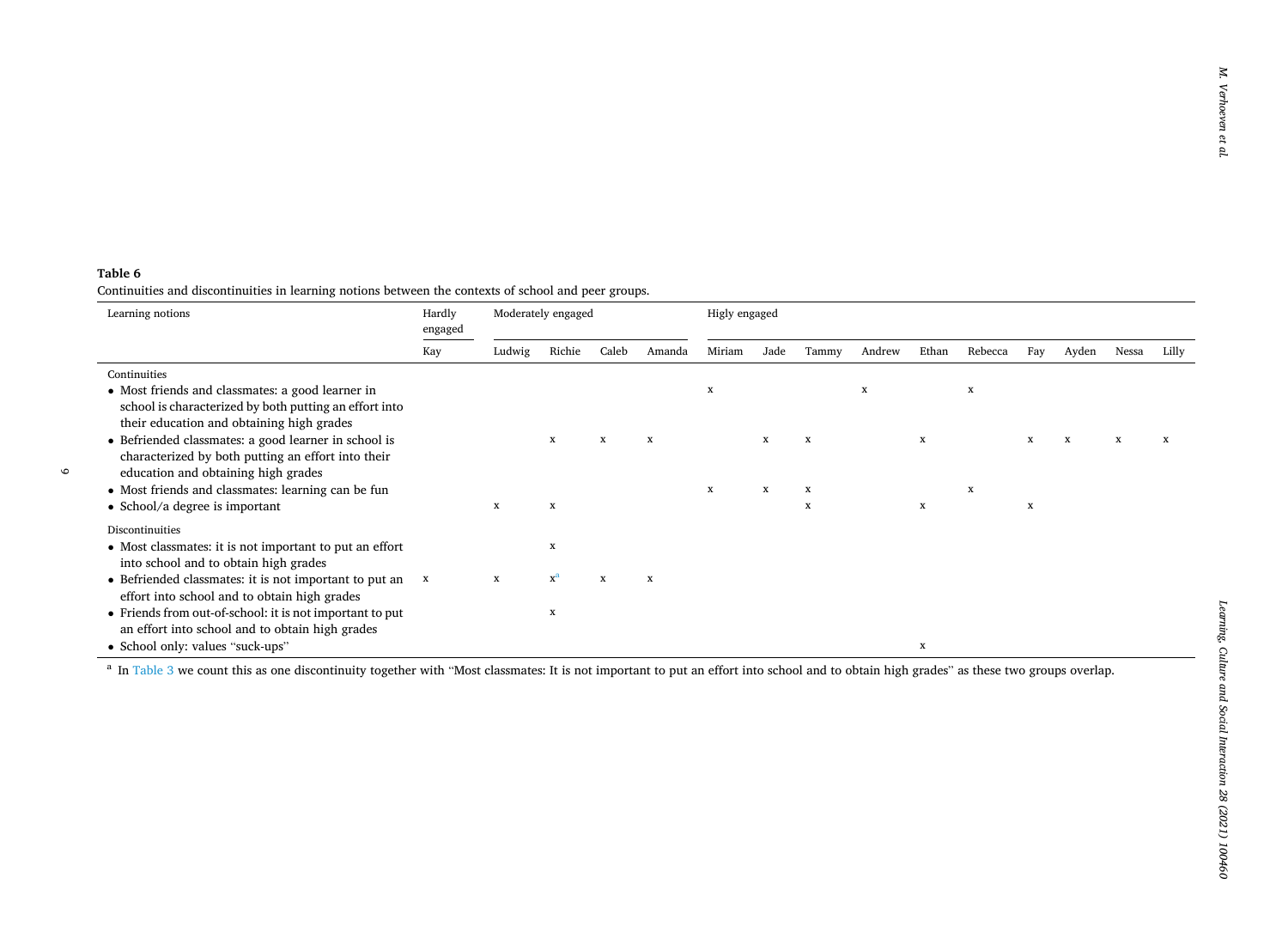#### <span id="page-10-0"></span>**Table 7**

Continuities and discontinuities in learning notions between the contexts of school and leisure institutes.

| Richie<br>Caleb<br>Andrew<br>Ayden<br>Ludwig<br>Amanda<br>Miriam<br>Jade<br>Tammy<br>Ethan<br>Rebecca<br>Fay<br>Nessa<br>Kay<br>Continuities<br>• A good learner is characterized by putting in an<br>$\mathbf x$<br>$\mathbf x$<br>$\mathbf x$<br>$\mathbf x$<br>effort, irrespective of performances<br>• A good learner behaves politely in class<br>$\mathbf x$<br>$\mathbf x$<br>$\mathbf x$<br>• Important skill: collaboration<br>$\mathbf x$<br>$\mathbf x$<br>• Important skill: being persistent<br>$\mathbf x$<br>• Being organized is an important precondition to<br>$\mathbf x$<br>learn new things<br>• Learning cannot always be enjoyable (sometimes<br>$\mathbf x$<br>you have to learn something that is boring first)<br>• Getting an education is very important, but other<br>$\mathbf x$<br>things (e.g., friends, family) are important too<br>Discontinuities<br>• School only: preparing for full participation in<br>$\mathbf x$<br>$\mathbf x$<br>$\mathbf x$<br>$\mathbf x$<br>$\mathbf x$<br>society, not to relax and have fun<br>• School only: learning with your head instead of<br>$\mathbf x$<br>$\mathbf x$<br>your body<br>• The skills that are taught in leisure institutes do not<br>$\mathbf x$<br>$\mathbf x$<br>$\mathbf x$<br>$\mathbf x$<br>$\mathbf x$<br>$\mathbf x$<br>x<br>$\mathbf x$<br>$\mathbf{x}$<br>X | Learning notions | Hardly<br>engaged | Moderately engaged |  |  |  | Highly engaged |  |  |  |  |  |  |  |  |       |  |  |
|---------------------------------------------------------------------------------------------------------------------------------------------------------------------------------------------------------------------------------------------------------------------------------------------------------------------------------------------------------------------------------------------------------------------------------------------------------------------------------------------------------------------------------------------------------------------------------------------------------------------------------------------------------------------------------------------------------------------------------------------------------------------------------------------------------------------------------------------------------------------------------------------------------------------------------------------------------------------------------------------------------------------------------------------------------------------------------------------------------------------------------------------------------------------------------------------------------------------------------------------------------------------------------------------------------------------------------------------------------------|------------------|-------------------|--------------------|--|--|--|----------------|--|--|--|--|--|--|--|--|-------|--|--|
|                                                                                                                                                                                                                                                                                                                                                                                                                                                                                                                                                                                                                                                                                                                                                                                                                                                                                                                                                                                                                                                                                                                                                                                                                                                                                                                                                               |                  |                   |                    |  |  |  |                |  |  |  |  |  |  |  |  | Lilly |  |  |
|                                                                                                                                                                                                                                                                                                                                                                                                                                                                                                                                                                                                                                                                                                                                                                                                                                                                                                                                                                                                                                                                                                                                                                                                                                                                                                                                                               |                  |                   |                    |  |  |  |                |  |  |  |  |  |  |  |  |       |  |  |
|                                                                                                                                                                                                                                                                                                                                                                                                                                                                                                                                                                                                                                                                                                                                                                                                                                                                                                                                                                                                                                                                                                                                                                                                                                                                                                                                                               |                  |                   |                    |  |  |  |                |  |  |  |  |  |  |  |  |       |  |  |
|                                                                                                                                                                                                                                                                                                                                                                                                                                                                                                                                                                                                                                                                                                                                                                                                                                                                                                                                                                                                                                                                                                                                                                                                                                                                                                                                                               |                  |                   |                    |  |  |  |                |  |  |  |  |  |  |  |  |       |  |  |
|                                                                                                                                                                                                                                                                                                                                                                                                                                                                                                                                                                                                                                                                                                                                                                                                                                                                                                                                                                                                                                                                                                                                                                                                                                                                                                                                                               |                  |                   |                    |  |  |  |                |  |  |  |  |  |  |  |  |       |  |  |
|                                                                                                                                                                                                                                                                                                                                                                                                                                                                                                                                                                                                                                                                                                                                                                                                                                                                                                                                                                                                                                                                                                                                                                                                                                                                                                                                                               |                  |                   |                    |  |  |  |                |  |  |  |  |  |  |  |  |       |  |  |
|                                                                                                                                                                                                                                                                                                                                                                                                                                                                                                                                                                                                                                                                                                                                                                                                                                                                                                                                                                                                                                                                                                                                                                                                                                                                                                                                                               |                  |                   |                    |  |  |  |                |  |  |  |  |  |  |  |  |       |  |  |
|                                                                                                                                                                                                                                                                                                                                                                                                                                                                                                                                                                                                                                                                                                                                                                                                                                                                                                                                                                                                                                                                                                                                                                                                                                                                                                                                                               |                  |                   |                    |  |  |  |                |  |  |  |  |  |  |  |  |       |  |  |
|                                                                                                                                                                                                                                                                                                                                                                                                                                                                                                                                                                                                                                                                                                                                                                                                                                                                                                                                                                                                                                                                                                                                                                                                                                                                                                                                                               |                  |                   |                    |  |  |  |                |  |  |  |  |  |  |  |  |       |  |  |
|                                                                                                                                                                                                                                                                                                                                                                                                                                                                                                                                                                                                                                                                                                                                                                                                                                                                                                                                                                                                                                                                                                                                                                                                                                                                                                                                                               |                  |                   |                    |  |  |  |                |  |  |  |  |  |  |  |  |       |  |  |
|                                                                                                                                                                                                                                                                                                                                                                                                                                                                                                                                                                                                                                                                                                                                                                                                                                                                                                                                                                                                                                                                                                                                                                                                                                                                                                                                                               |                  |                   |                    |  |  |  |                |  |  |  |  |  |  |  |  |       |  |  |
|                                                                                                                                                                                                                                                                                                                                                                                                                                                                                                                                                                                                                                                                                                                                                                                                                                                                                                                                                                                                                                                                                                                                                                                                                                                                                                                                                               |                  |                   |                    |  |  |  |                |  |  |  |  |  |  |  |  |       |  |  |
|                                                                                                                                                                                                                                                                                                                                                                                                                                                                                                                                                                                                                                                                                                                                                                                                                                                                                                                                                                                                                                                                                                                                                                                                                                                                                                                                                               |                  |                   |                    |  |  |  |                |  |  |  |  |  |  |  |  |       |  |  |
|                                                                                                                                                                                                                                                                                                                                                                                                                                                                                                                                                                                                                                                                                                                                                                                                                                                                                                                                                                                                                                                                                                                                                                                                                                                                                                                                                               |                  |                   |                    |  |  |  |                |  |  |  |  |  |  |  |  |       |  |  |
|                                                                                                                                                                                                                                                                                                                                                                                                                                                                                                                                                                                                                                                                                                                                                                                                                                                                                                                                                                                                                                                                                                                                                                                                                                                                                                                                                               |                  |                   |                    |  |  |  |                |  |  |  |  |  |  |  |  |       |  |  |
|                                                                                                                                                                                                                                                                                                                                                                                                                                                                                                                                                                                                                                                                                                                                                                                                                                                                                                                                                                                                                                                                                                                                                                                                                                                                                                                                                               |                  |                   |                    |  |  |  |                |  |  |  |  |  |  |  |  |       |  |  |
|                                                                                                                                                                                                                                                                                                                                                                                                                                                                                                                                                                                                                                                                                                                                                                                                                                                                                                                                                                                                                                                                                                                                                                                                                                                                                                                                                               |                  |                   |                    |  |  |  |                |  |  |  |  |  |  |  |  |       |  |  |
|                                                                                                                                                                                                                                                                                                                                                                                                                                                                                                                                                                                                                                                                                                                                                                                                                                                                                                                                                                                                                                                                                                                                                                                                                                                                                                                                                               |                  |                   |                    |  |  |  |                |  |  |  |  |  |  |  |  |       |  |  |
| correspond to the skills that are taught and valued                                                                                                                                                                                                                                                                                                                                                                                                                                                                                                                                                                                                                                                                                                                                                                                                                                                                                                                                                                                                                                                                                                                                                                                                                                                                                                           |                  |                   |                    |  |  |  |                |  |  |  |  |  |  |  |  |       |  |  |
| in school                                                                                                                                                                                                                                                                                                                                                                                                                                                                                                                                                                                                                                                                                                                                                                                                                                                                                                                                                                                                                                                                                                                                                                                                                                                                                                                                                     |                  |                   |                    |  |  |  |                |  |  |  |  |  |  |  |  |       |  |  |
| • School only: a good learner is characterized by<br>$\mathbf x$<br>$\mathbf x$                                                                                                                                                                                                                                                                                                                                                                                                                                                                                                                                                                                                                                                                                                                                                                                                                                                                                                                                                                                                                                                                                                                                                                                                                                                                               |                  |                   |                    |  |  |  |                |  |  |  |  |  |  |  |  |       |  |  |
| performing well                                                                                                                                                                                                                                                                                                                                                                                                                                                                                                                                                                                                                                                                                                                                                                                                                                                                                                                                                                                                                                                                                                                                                                                                                                                                                                                                               |                  |                   |                    |  |  |  |                |  |  |  |  |  |  |  |  |       |  |  |
| • School only: achievements are more important than<br>$\mathbf x$                                                                                                                                                                                                                                                                                                                                                                                                                                                                                                                                                                                                                                                                                                                                                                                                                                                                                                                                                                                                                                                                                                                                                                                                                                                                                            |                  |                   |                    |  |  |  |                |  |  |  |  |  |  |  |  |       |  |  |
| the effort that is made                                                                                                                                                                                                                                                                                                                                                                                                                                                                                                                                                                                                                                                                                                                                                                                                                                                                                                                                                                                                                                                                                                                                                                                                                                                                                                                                       |                  |                   |                    |  |  |  |                |  |  |  |  |  |  |  |  |       |  |  |
| $\bullet\,$ Leisure institutes only: variation in employed<br>$\mathbf x$                                                                                                                                                                                                                                                                                                                                                                                                                                                                                                                                                                                                                                                                                                                                                                                                                                                                                                                                                                                                                                                                                                                                                                                                                                                                                     |                  |                   |                    |  |  |  |                |  |  |  |  |  |  |  |  |       |  |  |
| learning activities<br>• School only: learning cannot always be enjoyable<br>$\mathbf x$                                                                                                                                                                                                                                                                                                                                                                                                                                                                                                                                                                                                                                                                                                                                                                                                                                                                                                                                                                                                                                                                                                                                                                                                                                                                      |                  |                   |                    |  |  |  |                |  |  |  |  |  |  |  |  |       |  |  |
| (sometimes you have to learn something that is                                                                                                                                                                                                                                                                                                                                                                                                                                                                                                                                                                                                                                                                                                                                                                                                                                                                                                                                                                                                                                                                                                                                                                                                                                                                                                                |                  |                   |                    |  |  |  |                |  |  |  |  |  |  |  |  |       |  |  |
| boring first)                                                                                                                                                                                                                                                                                                                                                                                                                                                                                                                                                                                                                                                                                                                                                                                                                                                                                                                                                                                                                                                                                                                                                                                                                                                                                                                                                 |                  |                   |                    |  |  |  |                |  |  |  |  |  |  |  |  |       |  |  |
| • School only: it is important to do your homework<br>$\mathbf x$                                                                                                                                                                                                                                                                                                                                                                                                                                                                                                                                                                                                                                                                                                                                                                                                                                                                                                                                                                                                                                                                                                                                                                                                                                                                                             |                  |                   |                    |  |  |  |                |  |  |  |  |  |  |  |  |       |  |  |

10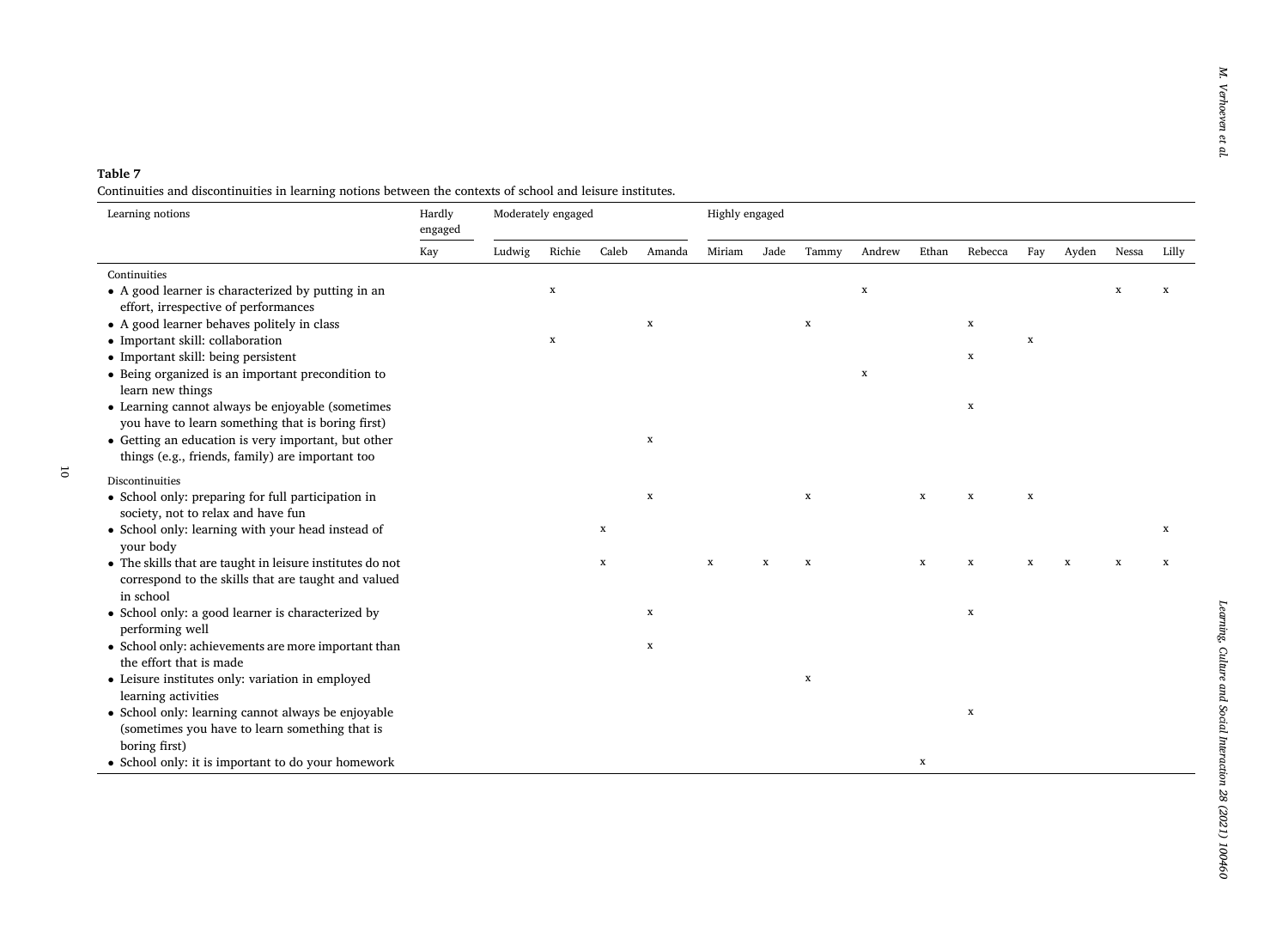#### <span id="page-11-0"></span>**Table 8**

 $\overline{\phantom{a}}$ 

Continuities and discontinuities in learning notions between the contexts of school and work.

| Learning notions                                                                                                                                                                            | Hardly<br>engaged |        | Moderately engaged |       |        |        | Highly engaged |       |        |       |         |     |       |       |       |
|---------------------------------------------------------------------------------------------------------------------------------------------------------------------------------------------|-------------------|--------|--------------------|-------|--------|--------|----------------|-------|--------|-------|---------|-----|-------|-------|-------|
|                                                                                                                                                                                             | Kay               | Ludwig | Richie             | Caleb | Amanda | Miriam | Jade           | Tammy | Andrew | Ethan | Rebecca | Fay | Ayden | Nessa | Lilly |
| Continuities<br>• A good learner is characterized by performing well<br>• The skills that are taught and valued at work<br>correspond to the skills that are taught and valued<br>in school |                   |        |                    |       | x<br>x |        |                |       |        |       |         |     |       |       |       |
| Discontinuities<br>• The skills that are taught and valued at work do not<br>correspond to the skills that are taught and valued<br>in school                                               |                   |        | X                  |       |        |        |                | x     |        |       |         | x   |       |       |       |
| • Work only: a good learner is characterized by<br>performing well                                                                                                                          |                   |        | X                  |       |        |        |                |       |        |       |         |     |       |       |       |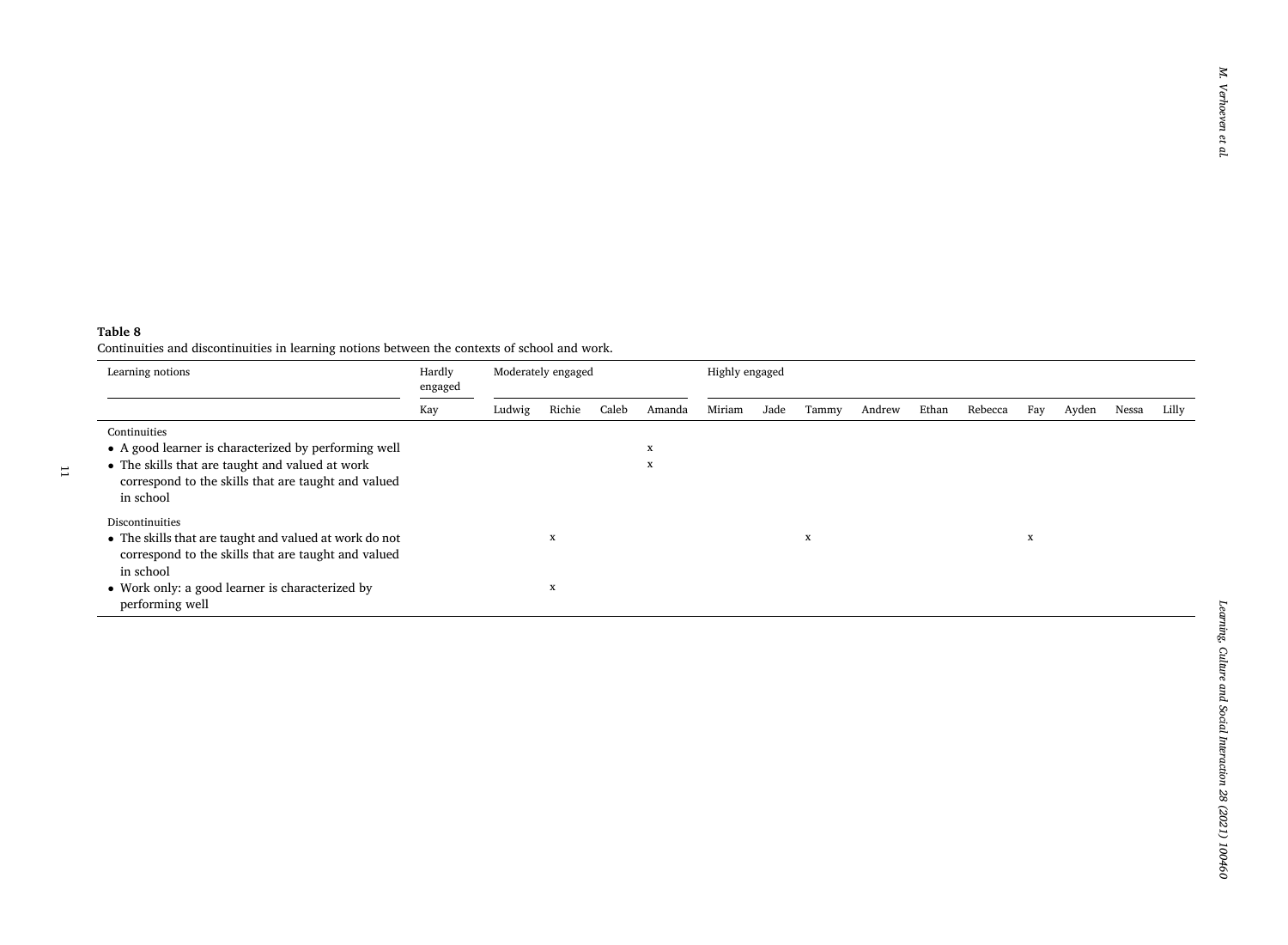exclusively concerned with the effort that students made. Finally, various students with diverse levels of demonstrated school engagement reported that their parents and teachers considered behaving politely in class as another aspect of being a good learner in school.

#### *5.1.2. School and peer groups*

Almost all students reported that their peers deemed a good learner to be someone who both makes an effort for and performs well in school (see [Table 6](#page-9-0)). [Table 6](#page-9-0) also shows, though, that this did not necessarily imply that their peers also found it important to behave in accordance with their own learning notions of a good learner. To illustrate, two students (Kay and Ludwig, whom we identified as a hardly engaged student and a moderately engaged student, respectively), only had friends in class who did not put an effort into their schoolwork and who did not seem to care about test results. They did not find it important to be a good learner, which, definitely in Ludwig's case and most likely in Kay's case formed a contradictory discontinuity between school and peers. Kay and Ludwig mentioned that they and their friends usually did little and mainly chatted with each other in class. Three other students, whom were all identified as moderately engaged students, had rather equal amounts of friends who were dedicated to school and friends who were not, experiencing continuities and/or contradictory discontinuities between school and peers, depending on the friends they interacted with at a particular moment in time. The remaining students, who all demonstrated high levels of school engagement, had exclusively befriended classmates who found it important to invest time and energy in their education and to perform well in school. Some of these students (Miriam, Andrew and Rebecca) even mentioned that most of their other classmates, next to their befriended ones, as well as their out-of-school friends found it important to work hard for and obtain high grades in school too. Additionally, and unlike the other students we interviewed, various students who exclusively befriended classmates with high levels of school engagement mentioned that they and their classmates as well as their teachers, thought that learning could be fun.

#### *5.1.3. School and leisure institutes*

The experienced contextual continuities and discontinuities in learning notions that were identified between sports clubs and music classes on the one hand, and school on the other, were very similar. Therefore, these contexts are jointly referred to as 'leisure in-stitutes' from this point onwards. As can be derived from [Table 7](#page-10-0), we did not find clear differences between students when it comes to the experienced continuities and discontinuities in learning notions between the contexts of leisure institutes and school. Yet, we did find four general patterns of experienced continuities and discontinuities in learning notions between these contexts.

First, a continuity was found for various students regarding what they thought their teachers at school and at their leisure institutes understood a good learner to be (learning goals): someone who puts in an effort, irrespective of their achievements (Andrew, Nessa, Lilly, Richie), and someone who is polite (Tammy, Rebecca, Amanda).

Second, we identified an experienced unrelatable discontinuity concerning learning-related goals for Tammy, Ethan, Rebecca, Fay and Amanda: whereas they reported to attend school in preparation of their further participation in society, they engaged in leisure activities for fun and relaxation.

Third, an unrelatable discontinuity was identified for most students in the skills that were taught and valued between leisure institutes and the school context (learning contents). The students did not feel that the skills that were taught in their leisure institutes were useful in school, except perhaps in physical education and music classes. Often, the skills that were mentioned to clarify this statement were quite technical in nature, such as learning how to defend yourself in krav maga (Ethan), learning how to play piano chords and read notes (Lilly), or learning how to smash a ball in volleyball (Tammy).

Finally and relatedly, for two students (Lilly and Caleb) an unrelatable discontinuity was found when it comes to learning means: ideas on how things are learned. Where they considered learning in school to be more about learning with your brain and by sitting behind a desk, they understood making music and doing sports as something you learn by means of one's hands or entire body.

# *5.1.4. School and work*

[Table 8](#page-11-0) shows that no patterns of continuity could be identified between the contexts of work and school. Additionally, we found an experienced unrelatable discontinuity for three of the four employed students that concerned the skills (learning contents) that were taught and valued in each of these contexts. For example, Tammy, who was a babysitter, felt that she learned and had to learn as a babysitter how to set and stick to boundaries for the kids, which were not skills she considered to be useful in school. It should be noted, though, that Amanda (whom we identified as a moderately engaged student) did feel able to transfer some of the skills that she had developed at work to the context of school and vice versa, namely participating in a debate and standing her ground while doing so.

In sum, we found only two learning notions with respect to which various students experienced a contextual continuity whereas others experienced a discontinuity: these concern the learning notions of what it entails to be a good learner, and the importance of being one. The experienced discontinuities in these learning notions between the contexts of school and home were unrelatable: whereas some teachers or parents stressed the importance of high grades, others stressed the importance of invested effort into school. Working hard and getting good grades do not mutually exclude each other, though. The experienced discontinuities between the contexts of school and peers, on the other hand, were contradictory: whereas school praised good grades and/or the effort students put into school, some respondents' peers made a point of not conforming to these learning notions.

As the students experiencing continuities in these learning notions, like we expected, differed in their levels of demonstrated school engagement from the ones who experienced discontinuities, we will next zoom in on what relations can be found between their experience of contextual continuities and discontinuities in these learning notions on the one hand, and their learner identities on the other. In doing so, we exclusively focus on comparing the school context to the contexts of home and peer groups, as we did not find differences between students in the continuities and discontinuities they experienced between school on the one hand, and their work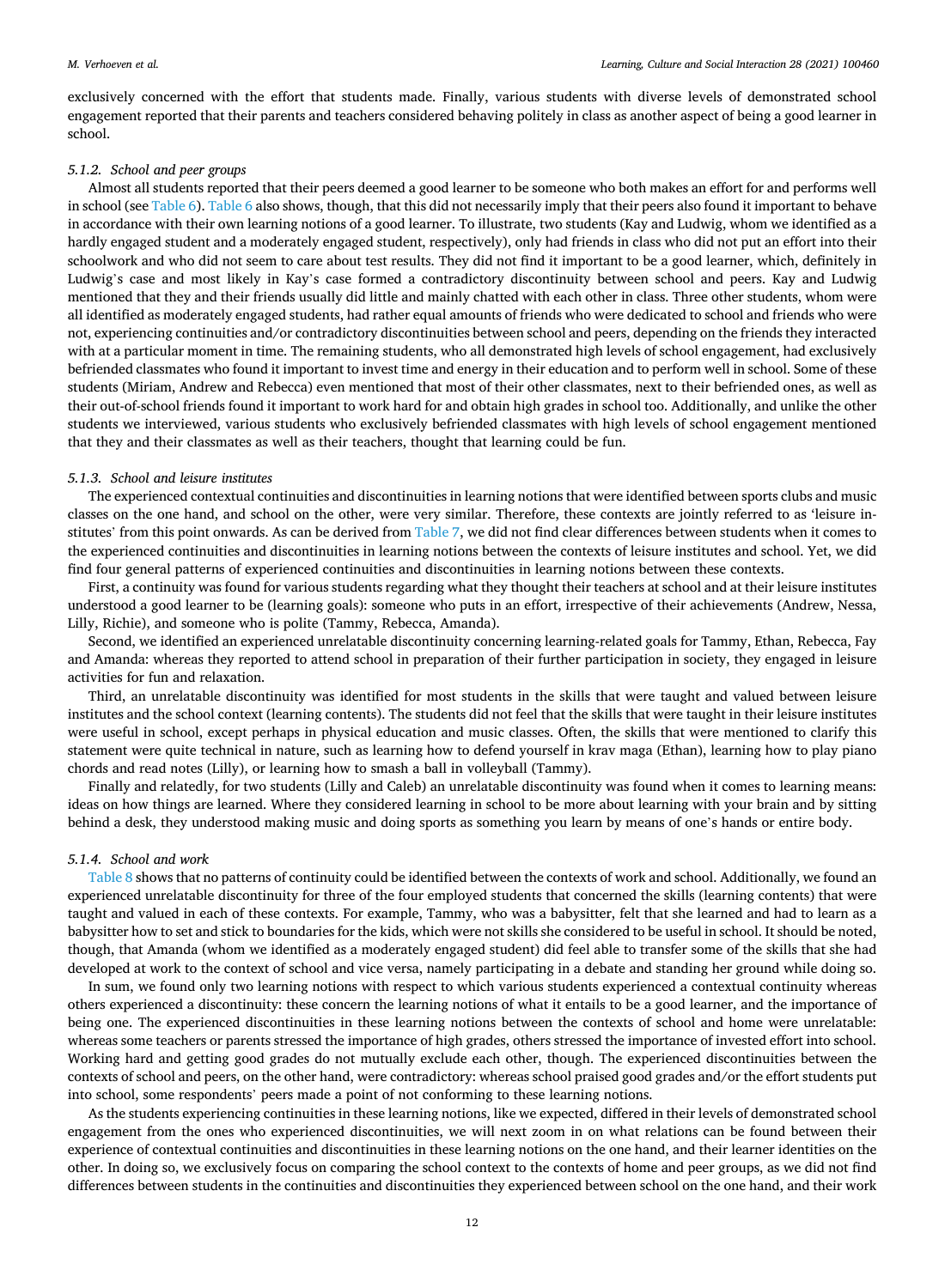and leisure contexts on the other; the presence of continuities and discontinuities between the latter contexts did not appear to be related to students' demonstrated school engagement.

### *5.2. Continuities and discontinuities in learning notions and adolescents' learner identities*

In this section, the second research question 'what relations can be found between the continuities and discontinuities in learning notions that adolescents with diverse levels of demonstrated school engagement experience and their learner identities?' is answered. We found that especially the *absence or presence of feasible expectations,* the *(non-)recognition of effort put into school*, and *pro- and/or antischool peer norms*, were related to students' learner identities.

#### *5.2.1. The absence or presence of feasible expectations*

As can be derived from the previous section, one student in our sample, Kay, mentioned that it was unclear to him what his teachers, parents and peers considered a good learner to be, or he refused to think or talk about it. Our analysis indicated that Kay's seeming lack of interest with respect to or distancing from the learning notions his teachers and parents communicated may be related to his learner identity. Kay reported to not find it important to work hard for or perform well in school. He mentioned to think "Whatever" (Interview #1) when it came to school and explained that this had two reasons. First, he felt that, because of his diagnosed adhd and dyslexia, doing schoolwork costed him a disproportionate amount of time, compared to his classmates. Second and relatedly, school mainly required him to sit still, read and write: activities in which he felt particularly hindered by his learning disorders. According to Kay, this is why he stopped putting an effort into his education. This suggests that Kay perceived the expectations his teachers and parents had of him with respect to school to be unfeasible. We contend that this appeared to be an important factor in his learner identity and his seemingly indifference to his parents' and teachers' learning notions. This claim is supported by the fact that none of the other students mentioned the complete absence of feasible expectations regarding skills that should be mastered. These students were all found to identify with learning in school more strongly *and* they were able or willing to discuss their teachers' and parents' learning notions. The interviews suggested that also these students struggled to identify with learning in school when they did not deem the school's expectations to be accomplishable. Yet, for them this only applied to one or two classes, rather than to almost all of them such as in Kay's case.

### *5.2.2. The (non-)recognition of effort put into school*

Amanda, Richie and Ludwig did not define themselves as learners who put in a lot of effort into school. They reported to only care about engaging in classes that they enjoyed. It was for these classes that they wanted to get high grades as rewards for their invested effort (Amanda), wanted to make sure they mastered their curriculum (Ludwig), or wanted to make their teachers proud (Ludwig; Richie). However, they put less effort into classes that they did not enjoy. The reasons for disliking certain subjects differed per person. However, all three reported to disengage from class when they did not see the purpose of familiarizing themselves with the subject matter. That Amanda, Richie and Ludwig did not feel the need to understand themselves as hardworking learners for all classes in school appeared to be related to the discontinuity they experienced between home and school when it came to what characterizes a good learner. In the interviews with Richie and Ludwig, this came to the fore explicitly. Richie's disengagement when he found his classes too easy was reinforced by his parents' conviction that he did not deserve any compliments for his renewed devotion to and consequently improved performance in school at the beginning of the schoolyear as he had moved from the intermediate to the prevocational track:

#### *Researcher: How did your parents feel about you moving from the intermediate to prevocational track?*

Richie: When I tell them I got an 8/10 they think, ok. They say 'yes, but that is at the prevocational level, Richie. This is beneath your abilities'. They really do not like it.

#### *Researcher: Do you agree with them?*

Richie: Yes. Right now I am not doing my best and I still exclusively get sufficient grades. If I would work harder, I could get all 8/10s.

#### *Researcher: Why do you not work harder?*

Richie: I don't know, I'm not motivated to do so. (Interview #1).

In the second interview, this topic was touched upon again and, when asked how important he found it to go to school, Richie replied: "I've started to find that less important, because it is too easy". Furthermore, over the course of the schoolyear, we observed (and were told by Richie himself) that Richie's level of school engagement had further decreased: he had stopped to work hard for most of his classes, while starting to occasionally skip ones. Our analysis suggests that the impossibility to make his parents proud did not foster Richie's desire to understand himself as a hardworking learner, thereby impeding his school engagement.

Ludwig, in turn, seemed to legitimize his moderate level of school engagement by seizing the opportunity he was offered by his mentor and several of his other teachers to understand himself as a good enough learner without having to put a lot of effort into his education. As Ludwig stated in the first interview:

Well, in general I am quite sloppy. I postpone things until they cannot be postponed anymore […] and then, the day before the deadline, I do my homework, hand it in and all is well. Except that I do it quick and sloppy. And some teachers do not mind it as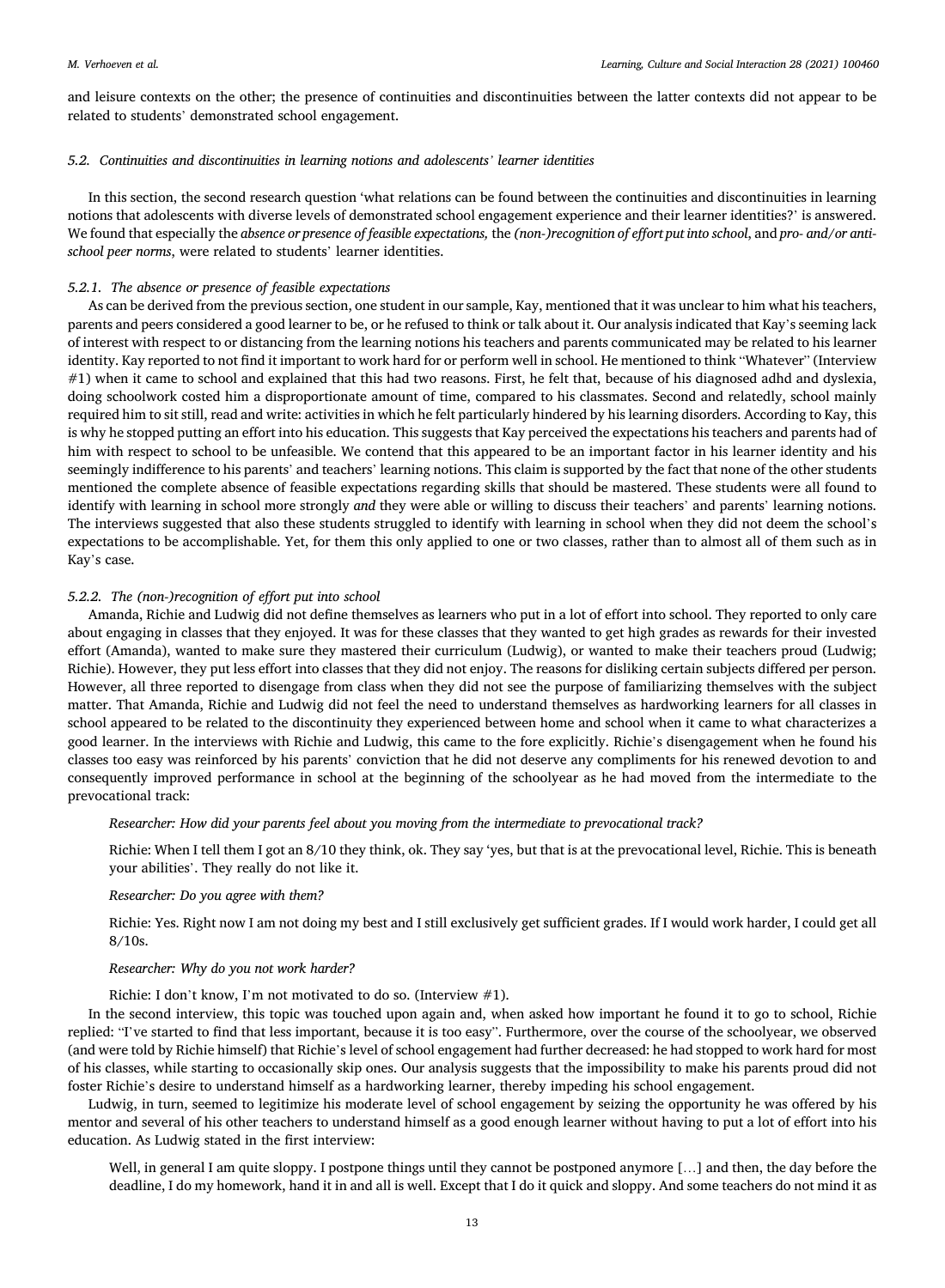long as they can tell that you understand the assignment and that you are able to make the assignment, but others […] do. But finally I have a mentor who understands how I study […] And who understands that if this is how I want to do it, he can't do anything to change it […] I explained to him how I do it and he was like 'well, if you think you can pass your exams this way, I'm fine with you trying it this way'.

Hence, by strongly holding onto his mentor's and some other teachers' learning notions, Ludwig seemed to negotiate space to defend his current learner identity and level of school engagement, thereby enabling himself to neglect the learning notions of his parents and his other teachers.

It seems that the nonrecognition of effort of authoritative adults in Amanda's, Richie's and Ludwig's surroundings either prevented them from trying to engage more in school due to the impossibility of making these adults proud, or allowed them to "be lazy" (Ludwig, interview #1). This finding is further underscored by the fact that all the students who were identified as highly engaged and wanted to understand themselves as learners who put a lot of effort into school, did exclusively experience continuities between home and school in terms of the recognition and appreciation of working hard for school. Hence, the messages the highly engaged students received from their parents and teachers concerning what it entails to be a good learner were rather univocal *and* seemed to stimulate them to define themselves as learners who engage in school.

# *5.2.3. Pro- and anti-school peer norms*

For all students in our sample, we found that they were often surrounded by peers whose learning notions appeared to reinforce their learner identities. When it comes to Kay's friends, he could tell from their behavior in class that they did not find it important to work hard for or perform well in school, which was part of his own learner identity too. Also, Kay reported that both he and his friends would mock people who, for example, would cancel a movie night because of a test that still needed to be studied for. Even though this was not identified as such by Kay, this suggests the presence of a contradictory discontinuity in goal-related learning notions between the context of school and his peer group involving his peers' anti-school norms, that probably further reinforced his then already present learner identity. A similar finding emerged from the analysis of Ludwig's case, as Ludwig's friends would, whenever felt treated unfairly or approached rudely by a teacher, make a statement by provoking the teacher and disengaging from class even though this meant putting their opportunities to learn in jeopardy.

Amanda, Caleb and Richie, whom (next to Ludwig) were all identified as moderately engaged students, had both friends and classmates who were dedicated to school and friends and classmates who were not. Consequently, various notions on the importance of being a good learner were available among their peers, of which some formed a continuity and others a contradictory discontinuity with the context of school. As these continuities and discontinuities had to be negotiated and related to in understanding themselves as learners, this may explain why these students neither fully engaged with nor disengaged from their education so as to maintain their popularity among both the peers who did and who did not fully engage in school.

Among the students whom we identified as highly engaged, we found an interesting pattern. Some of these students thought that only their befriended classmates, but not their other classmates, were concerned with working hard for and performing well in school. These students understood themselves as hard-working learners who were driven by curiosity in some classes, but merely by the desire to obtain high grades (Fay; Ayden; Lilly) or a degree that allowed them to enroll in a particular education program after high school (Nessa) in other classes. What additionally characterized these students was that they all enjoyed learning less in the latter classes as soon as they did not understand the subject matter or an assignment. They explained that this was the case as this put them at risk of obtaining relatively low test scores, which could interfere with the goals they pursued.

However, the other students who demonstrated high levels of school engagement reported that their befriended classmates *and*  most of their other classmates and friends in and out of school found it important to invest time and energy in their education and to perform well in school. These students mentioned to be driven by curiosity for all their subjects. They hoped that school would help them to increase their knowledge and improve their skills, no matter in what classes. They made remarks such as, "I always want to know everything. I want to know how everything works […] I have a broad interest" (Andrew, interview #1). Moreover, these students explained that they found most of their classes meaningful, irrespective of the learning activities they were introduced to (Jade; Tammy; Andrew; Ethan; Rebecca) their test results (Miriam; Jade; Andrew; Ethan; Rebecca), or their relation with the teachers (Miriam; Jade; Tammy).

Hence, it seems that also among students demonstrating high levels of school engagement, the presence or absence of diverse peer notions on the importance of being a good learner is related to their learner identities. The presence of diverse peer notions, of which some form a continuity and others a discontinuity with the contexts of school and home, appear to be negotiated by these students to, perhaps, safeguard their social status among all peers by positioning themselves as certain types of learners with certain learning goals. The absence of diverse peer notions, in contrast, seemed to allow the highly engaged students in our sample to fully engage in school on both a behavioral and affective level.

#### **6. Discussion**

The present paper aimed to gain a better understanding of how various types of continuities and discontinuities in learning notions inform adolescents' school engagement through their learner identities. First, we examined what contextual continuities and discontinuities in learning notions adolescents with diverse levels of demonstrated school engagement experienced. In doing so, we explored the thus far underexposed role of contextual continuities and discontinuities between school and the contexts of leisure institutes and jobs in adolescents' school engagement (see Nasir & [Hand, 2008](#page-17-0) for an exception). Continuities and discontinuities in learning notions between the contexts of school on the one hand, and worksites and leisure institutes on the other did not appear to be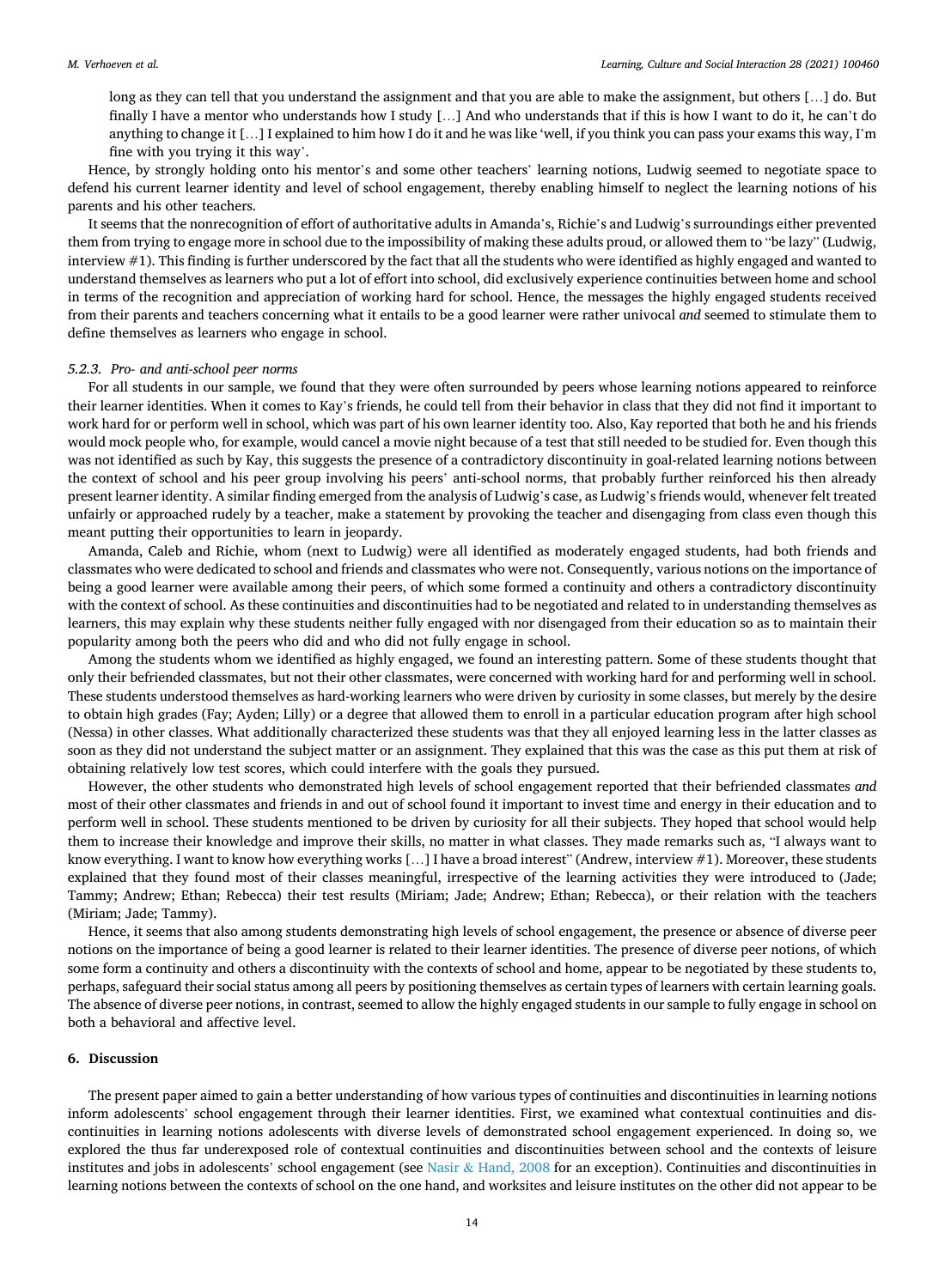#### *M. Verhoeven et al.*

related to adolescents' school engagement, though. Our analysis suggests that this can be explained by the intrinsically different learning contents (customer care versus, for example, history), means (learning by thinking versus learning by doing) and, in the case of leisure institutes, goals (preparing for further participation in society at school versus having fun at leisure institutes), that adolescents appear to associate with these contexts. Hence, in moving from one context to the other, the adolescents seemed to shift in position and perspective, and the contexts appeared to coexist as rather parallel universes. Probably present continuities in learning notions between these contexts regarding, for example, the importance of taking responsibility or the need for discipline were either not recognized by students or deemed irrelevant.

Additionally and in line with earlier studies (Fordham & [Ogbu, 1986](#page-17-0); [Noyes, 2006;](#page-17-0) [Phelan et al., 1991;](#page-17-0) Pollard & [Filer, 2007](#page-17-0); [Valenzuela, 1999](#page-17-0); [Vetter et al., 2011\)](#page-17-0), we did find that particularly continuities and discontinuities in learning goals-related notions about *what it entails to be a good learner in school* and *the importance of being one* between the school context on the one hand, and the contexts of home and peer groups on the other, were related to the interviewed students' levels of demonstrated school engagement. We found that one student, whom we identified as hardly engaged, could not or really did not want to tell when his parents and teachers would consider someone to be a good learner. Students whom we identified as moderately engaged generally thought that either their parents or (some of their) teachers considered school performances to be more relevant, whereas students whom we identified as highly engaged thought that both their teachers and parents deemed investing a lot of time and energy into school was a key characteristic of a good learner. Additionally, all the interviewed students thought that their peers considered both putting in an effort for and performing well in school were characteristics of a good learner. However, only the students demonstrating high levels of school engagement and one moderately engaged student reported to have friends who, like their teachers and parents, found it important to be a good learner in school.

Next, we studied the question 'what relations can be found between the contextual continuities and discontinuities in learning notions that are experienced by adolescents with diverse levels of demonstrated school engagement and their learner identities?'. In further exploring the continuities and discontinuities regarding notions of a good learner between the school context on the one hand, and the contexts of home and peer groups on the other, we found that especially the *absence or presence of feasible expectations,* the *(non- )recognition of effort put into school*, and *pro- and/or anti-school peer norms*, were related to students' self-understandings as learners in school.

With respect to the *absence or presence of feasible expectations*, our analysis indicated that a continuity in terms of the presence of unfeasible expectations in school and at home may prevent adolescents from trying to understand themselves as good learners. This is in line with extant research on adolescents' learner identity development within the context of school, documenting that when adolescents experience a discrepancy between their own ideas of how and what they can learn on the one hand, and their school's ideas about learning on the other, this may cause them to disengage from their education (e.g., [Calabrese Barton et al., 2013](#page-16-0); [Mortimer et al.,](#page-17-0) [2010;](#page-17-0) [Rubin, 2007](#page-17-0)). When students feel unable to meet, and perhaps change, the expectations that are imposed on them, they may come to define themselves as people who do not care about school, and to *distance* themselves from the context of school.

Second, our analysis showed that parents' and teachers' *(non-)recognition of effort* that students put into school may inform adolescents' learner identities. We found that parents' and/or teachers' mere focus on school achievement rather than on effort could prevent students from wanting to understand themselves as learners who invest a lot of time and energy into school. This either seemed to rob students of a chance to make certain authoritative adults in their surroundings proud or allow them to be lazy. In addition, when adolescents' parents *and* all of their teachers were concerned with the effort students put into school, this appeared to stimulate these students to understand themselves as people who find learning in school important and who are willing to work hard for school.

Third, we found relations between the interviewed students' learner identities and the *pro- and/or anti-school peer norms* their friends and classmates conveyed towards school. For some students, we exclusively identified a contradictory discontinuity between their teachers and their befriended classmates when it comes to how important it was considered to be a good learner. These students were characterized by learner identities that, at least at times, motivated them to put their opportunities to learn in school into jeopardy. Other students had friends and classmates who conveyed pro-school peer norms regarding the importance of being a good learner *and* friends and classmates who did not. These students all understood themselves as students who engaged in school as long as they enjoyed the classes they were in. Students who perceived to have friends that had adopted pro-school peer norms, but a fair share of classmates who had not, reported to be driven by curiosity in some classes, and merely by the desire to obtain high grades or a certain degree in other classes. Only students with exclusively friends and classmates who had adopted pro-school peer norms when it comes to the importance of being a good learner, understood themselves as learners who were driven by curiosity in all their classes. Here, in agreement with previous studies, (e.g., [Noyes, 2006](#page-17-0); [Phelan et al., 1991](#page-17-0); [Valenzuela, 1999](#page-17-0); [Vetter et al., 2011\)](#page-17-0), indications were found that adolescents *negotiated* conflicting school and peer norms in their development and maintenance of their learner identities in ways that impacted their school engagement.

More in general, the explorative study presented in this paper provides insights into what role adolescents' learner identities play in how contextual continuities and discontinuities in learning notions inform adolescents' school engagement. Our study indicates that continuities in learning notions regarding the characteristics of a good learner and the importance of being one between the contexts of school on the one hand, and home and peer groups on the other, *reinforce* adolescents' identification with these learning notions as well as their demonstrated levels of school engagement. However, contextual discontinuities in these learning notions appear to either require *negotiation* that may cause adolescents to adopt suboptimal learner identities, at least from the schools' perspectives, and impede their school engagement, or may alienate students from school altogether (*distancing*). Hence, our research underscores the importance of studying learner identity development to better understand adolescents' school engagement. It also stresses the need to study learner identity development as a process that occurs in several sociocultural contexts at the same time.

Moreover, it can be derived from the present study that teachers may help to foster adolescents' school engagement by trying to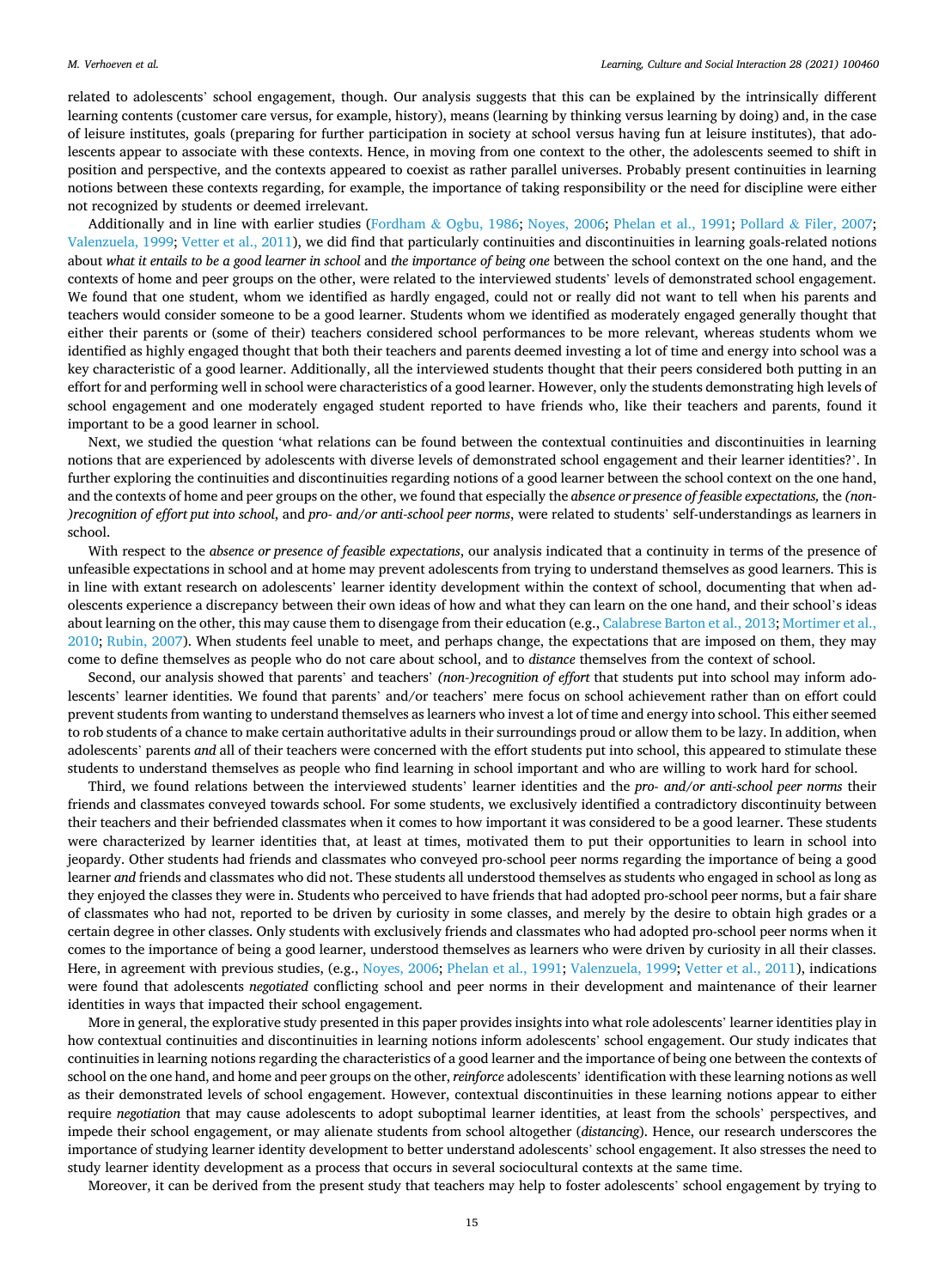<span id="page-16-0"></span>build constructive continuities for them between their homes and school in terms of the appreciation of their demonstrated efforts rather than their achievement. This could for example be done by discussing the importance of this learning notion for adolescents' development with their parents. Building constructive continuities between the contexts of school and peer groups may be especially difficult. Our research suggests, though, that supporting adolescents in relating to contextual discontinuities in learning notions regarding the characteristics and importance of being a good learner may benefit the development of learner identities that stimulate school engagement: it is important to try to make students resilient to peer pressure or unconstructive learning notions at home in negotiating these discontinuities in the process of their learner identity development. Thus far, previous research has identified and suggested the provision of meaningful learning experiences in supportive classroom climates to be an important precondition to achieve this goal ([Verhoeven et al., 2019](#page-17-0)).

Future research could further contribute to the research field in at least two ways. First, what struck us is that, unlike in previous research findings on funds of knowledge, funds of identity and third space (e.g., Fordham & [Ogbu, 1986](#page-17-0); [Mortimer et al., 2010; Noyes,](#page-17-0) [2006;](#page-17-0) [Phelan et al., 1991](#page-17-0); [Valenzuela, 1999](#page-17-0); [Vetter et al., 2011](#page-17-0)), continuities and discontinuities in learning notions between the school context on the one hand, and the contexts of home and peer groups on the other regarding, for example, notions regarding learning contents and means were not found. Despite the fact that we asked students what a good learner is capable of according to their teachers, parents and peers, the knowledge and skills that were valued by the people in their surroundings often remained implicit in the interviews. The students did not elaborate on the extent to which all subjects were deemed equally important by their schools, parents, or peers, or on the type of thinking skills that were appreciated most. Hence, future studies could further explore how certain continuities and discontinuities in learning notions between school and out-of-school contexts when it comes to the valued skills and knowledge we may have overlooked can be identified and how these may be related to adolescents' learner identities too.

Second, the present study is explorative and qualitative in nature, and due to recruitment issues, more highly engaged than moderately engaged and especially hardly engaged students participated in our research. The reasons why the moderately and hardly engaged students often declined the first author's request to participate in the research project (after she thought she had established rapport with these students) remains unclear. Perhaps, students who are less engaged in school may also enjoy discussing school related matters less. Another option is that these students blamed their own levels of school engagement on themselves, which might have made it too painful for them to share their school experiences with us, as is also indicated by Kay's case. More one-on-one chats may have been needed to make clear to them that we could be trusted and had good intentions. We acknowledge that, based on our sample, no empirical generalizations can be made. Nevertheless, our research does contribute to conceptualizations of how various types of continuities and discontinuities in learning notions inform adolescents' school engagement through their learner identities. However, future research would benefit from recruiting a larger and more diverse research group, probably by means of a more extensive establishment of rapport, to explore the empirical generalizability of our findings: to, where necessary, expand or adjust these conceptualizations. Additionally, the role that unrelatable and contradictory discontinuities play in adolescents' learner identity development, and the extent to which these roles are different, could be further explored so as to understand adolescents' school engagement even better.

#### **Declaration of competing interest**

None.

This research did not receive any specific grant from funding agencies in the public, commercial, or not-for-profit sectors.

#### **Appendix A. Supplementary data**

Supplementary data to this article can be found online at [https://doi.org/10.1016/j.lcsi.2020.100460.](https://doi.org/10.1016/j.lcsi.2020.100460)

#### **References**

- Akkerman, S. F., & Van Eijck, M. (2013). Re-theorising the student dialogically across and between boundaries of multiple communities. *British Educational Research Journal, 39*(1), 60–72. <https://doi.org/10.1080/01411926.2011.613454>.
- Barron, B. (2006). Interest and self-sustained learning as catalysts of development: A learning ecology perspective. *Human Development, 49*(4), 193–224. [https://doi.](https://doi.org/10.1159/000094368) [org/10.1159/000094368](https://doi.org/10.1159/000094368).
- Black, L., Williams, J., Hernandez-Martinez, P., Davis, P., Pampaka, M., & Wake, G. (2010). Developing a "leading identity": The relationship between students' mathematical identities and their career and higher education aspirations. *Educational Studies in Mathematics, 73*(1), 55–72. [https://doi.org/10.1007/s10649-009-](https://doi.org/10.1007/s10649-009-9217-x) [9217-x.](https://doi.org/10.1007/s10649-009-9217-x)

Bronkhorst, L. H., & Akkerman, S. F. (2016). At the boundary of school: Continuity and discontinuity in learning across contexts. *Educational Research Review, 19*, 18–35. [https://doi.org/10.1016/j.edurev.2016.04.001.](https://doi.org/10.1016/j.edurev.2016.04.001)

Calabrese Barton, A., Kang, H., Tan, E., O'Neill, T. B., Bautista-Guerra, J., & Brecklin, C. (2013). Crafting a future in science: Tracing middle school girls' identity work over time and space. *American Educational Research Journal, 50*, 37–75. [https://doi.org/10.3102/0002831212458142.](https://doi.org/10.3102/0002831212458142)

[Coll, C., & Falsafi, L. \(2010\). Learner identity. An educational and analytical tool.](http://refhub.elsevier.com/S2210-6561(20)30131-8/rf0035) *Revista de Educacion,* ´ *353*, 211–233.

Cone, N., Buxton, C., Lee, O., & Mahotiere, M. (2014). Negotiating a sense of identity in a foreign land: Navigating public school structures and practices that often conflict with Haitian culture and values. *Urban Education, 49*(3), 263–296. [https://doi.org/10.1177/0042085913478619.](https://doi.org/10.1177/0042085913478619) Erikson, E. H. (1968). *Identity: Youth and crisis*[. New York, NY: W. W. Norton.](http://refhub.elsevier.com/S2210-6561(20)30131-8/rf0045)

Fields, D., & Enyedy, N. (2013). Picking up the mantle of "expert": Assigned roles, assertion of identity, and peer recognition within a programming class. *Mind, Culture, and Activity, 20*, 113–131.<https://doi.org/10.1080/10749039.2012.691199>.